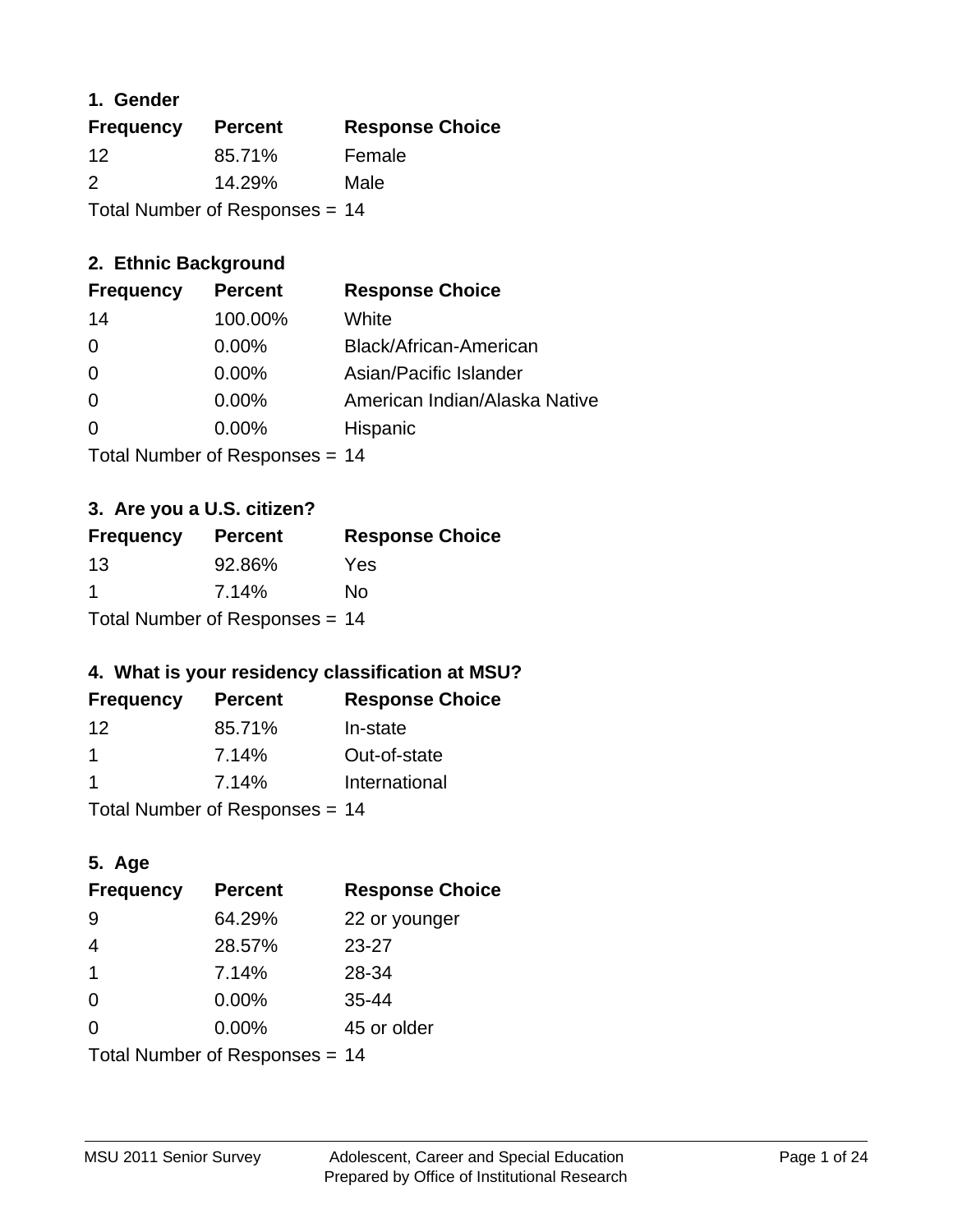**6. Has either of your parents received a bachelor's degree?**

| <b>Frequency</b>                 | <b>Percent</b> | <b>Response Choice</b> |
|----------------------------------|----------------|------------------------|
| 8                                | 57.14%         | Yes                    |
| 6                                | 42.86%         | Nο                     |
| Total Number of Responses $= 14$ |                |                        |

## **7. Has either of your parents received a degree from Murray State?**

| <b>Frequency</b> | <b>Percent</b> | <b>Response Choice</b> |
|------------------|----------------|------------------------|
|                  | 7.14%          | Yes                    |
| 13               | 92.86%         | No                     |

Total Number of Responses = 14

# **8. What was your original entry status to MSU?**

| <b>Frequency</b> | <b>Percent</b>                                   | <b>Response Choice</b>                           |
|------------------|--------------------------------------------------|--------------------------------------------------|
| 6                | 42.86%                                           | Freshman                                         |
| 3                | 21.43%                                           | Transfer from community college/technical school |
| 5                | 35.71%                                           | Transfer from 4-yr institution                   |
|                  | $T_{\text{right}}$ Neurolean of Decorrection $A$ |                                                  |

Total Number of Responses = 14

### **9. If transfer student, how many credits were transferred?**

| <b>Frequency</b>          | <b>Percent</b> | <b>Response Choice</b> |
|---------------------------|----------------|------------------------|
|                           | 12.50%         | 12 or fewer            |
|                           | 12.50%         | $13 - 30$              |
| -3                        | 37.50%         | $31 - 60$              |
| 3                         | 37.50%         | Over <sub>60</sub>     |
| Total Number of Deepersoo |                |                        |

I otal Number of Responses  $= 8$ 

# **10. If transfer student, approximately what percent of your University Studies (general education) classes did you take at Murray State?**

| <b>Frequency</b>              | <b>Percent</b> | <b>Response Choice</b> |
|-------------------------------|----------------|------------------------|
| -4                            | 50.00%         | Under 25%              |
| -1                            | 12.50%         | 25-49%                 |
| $\mathcal{P}$                 | 25.00%         | 50-74%                 |
| -1                            | 12.50%         | 75-100%                |
| $Total Number of Denance = Q$ |                |                        |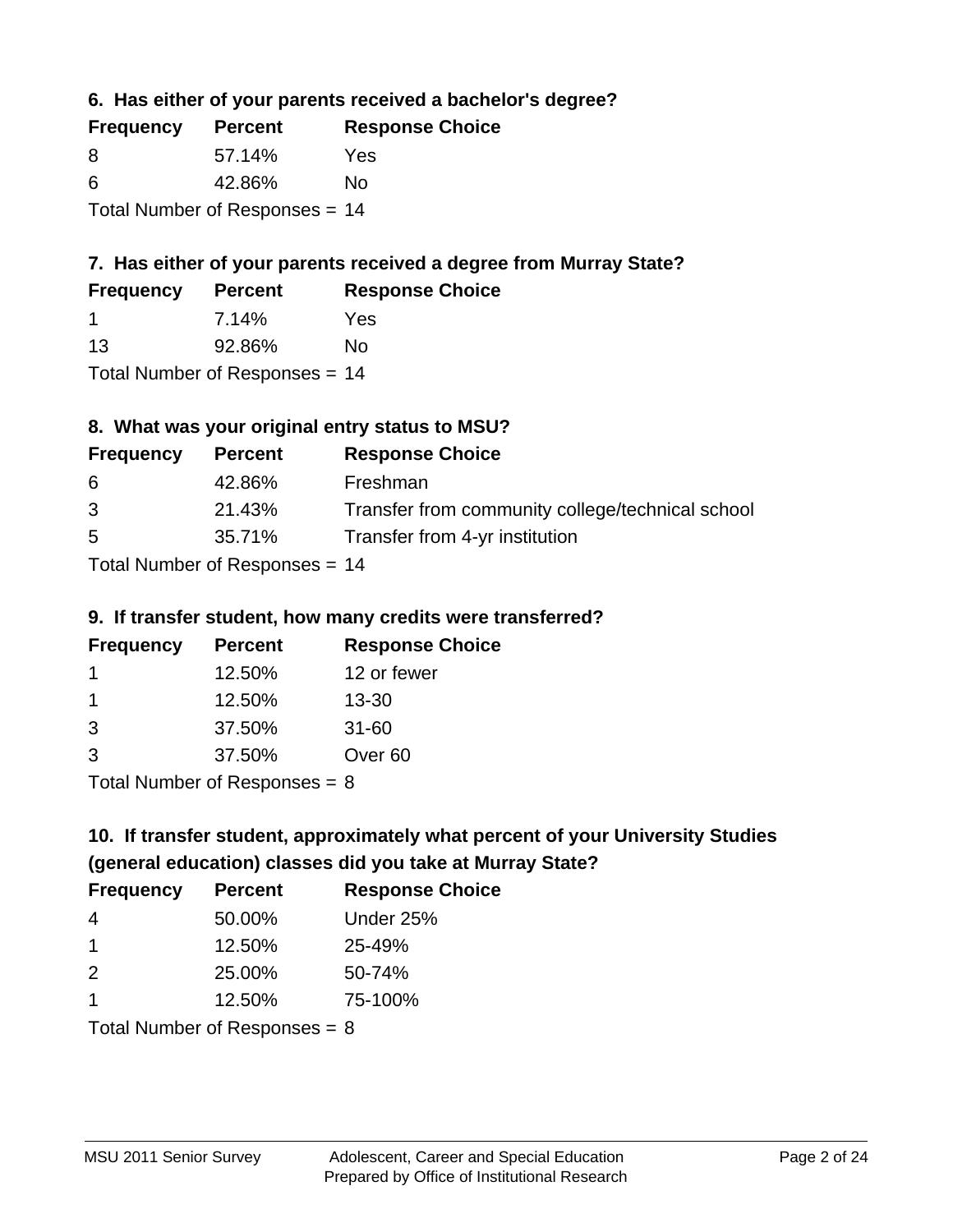### **11. What has been your attendance status at MSU?**

| <b>Frequency</b>               | <b>Percent</b> | <b>Response Choice</b>     |
|--------------------------------|----------------|----------------------------|
| 14                             | 100.00%        | <b>Primarily full-time</b> |
| $\Omega$                       | $0.00\%$       | <b>Primarily part-time</b> |
| Total Number of Responses = 14 |                |                            |

### **12. In which Residential College are you a member?**

| <b>Frequency</b> | <b>Percent</b> | <b>Response Choice</b>            |
|------------------|----------------|-----------------------------------|
| 0                | $0.00\%$       | Do not know                       |
| 4                | 28.57%         | <b>Clark College</b>              |
| 3                | 21.43%         | <b>Elizabeth College</b>          |
|                  | 7.14%          | <b>Franklin-Springer Colleges</b> |
| 0                | 0.00%          | <b>Hart College</b>               |
| 2                | 14.29%         | <b>Hester College</b>             |
|                  | 7.14%          | <b>Regents College</b>            |
| $\mathcal{P}$    | 14.29%         | <b>Richmond College</b>           |
|                  | 7.14%          | <b>White College</b>              |
|                  |                |                                   |

Total Number of Responses = 14

## **13. Have you ever received any type of Financial Aid while at MSU? (Scholarships, grants, work-study, etc.)**

| <b>Frequency</b> | <b>Percent</b>             | <b>Response Choice</b> |
|------------------|----------------------------|------------------------|
| 10               | 71.43%                     | Yes                    |
| 4                | 28.57%                     | No.                    |
|                  | Tatal Number of Desperance |                        |

Total Number of Responses = 14

## **14. What degree are you seeking at this time?**

| <b>Frequency</b> | <b>Percent</b>                 | <b>Response Choice</b> |
|------------------|--------------------------------|------------------------|
| $\Omega$         | $0.00\%$                       | Associate              |
| 14               | 100.00%                        | <b>Baccalaureate</b>   |
|                  | Total Number of Responses = 14 |                        |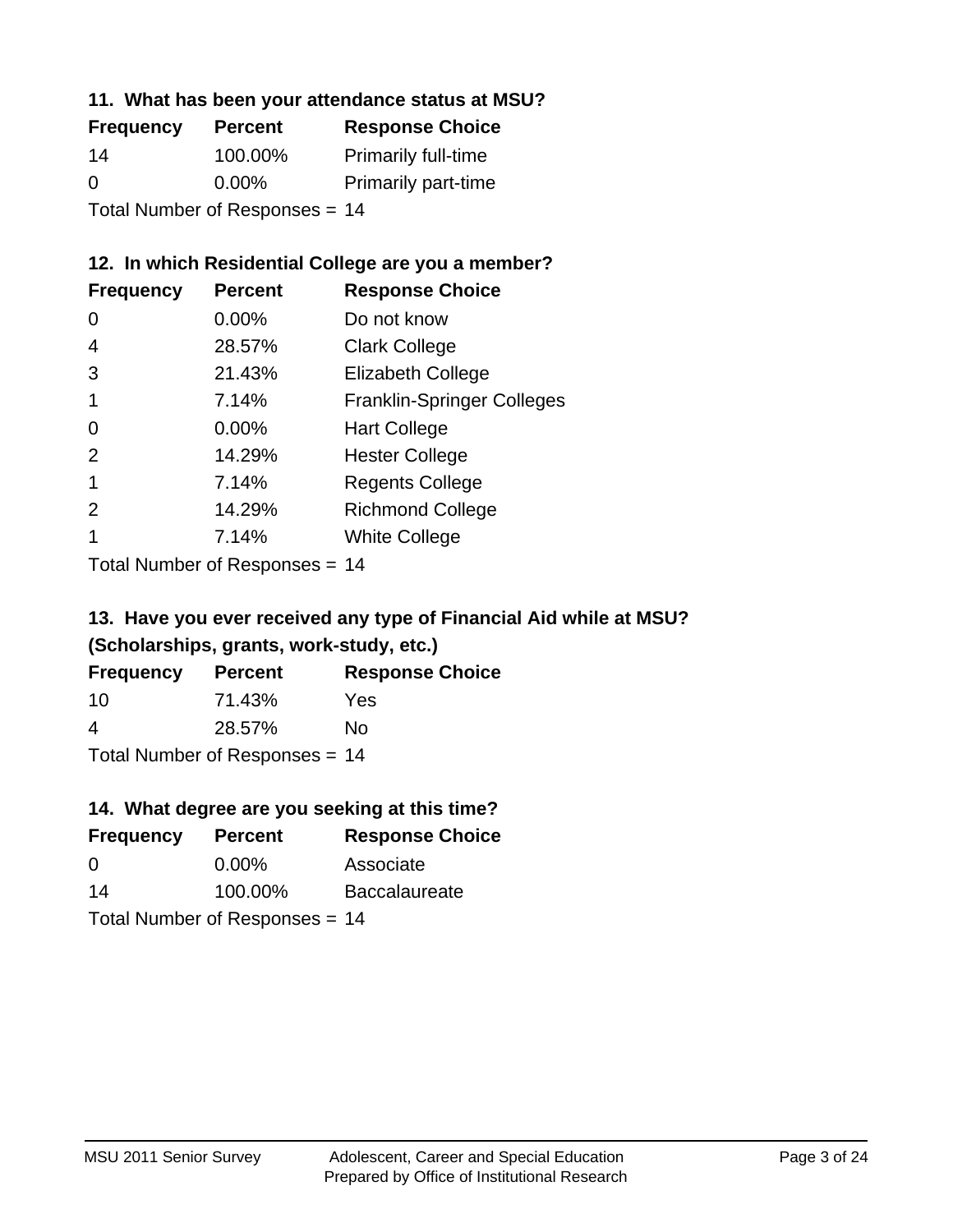**15. How many years will it take you to complete your degree from the point of your initial enrollment in college (including any time at a previous institution)?**

| <b>Frequency</b> | <b>Percent</b> | <b>Response Choice</b> |
|------------------|----------------|------------------------|
| $\Omega$         | 0.00%          | Two                    |
| $\mathbf 1$      | 7.14%          | <b>Three</b>           |
| 5                | 35.71%         | Four                   |
| 6                | 42.86%         | Five                   |
| $\overline{1}$   | 7.14%          | <b>Six</b>             |
|                  | 7.14%          | More than six          |
|                  |                |                        |

Total Number of Responses = 14

#### **16. In what range does your grade point average fall?**

| <b>Frequency</b> | <b>Percent</b> | <b>Response Choice</b> |
|------------------|----------------|------------------------|
|                  | 7.14%          | $2.00 - 2.50$          |
| -5               | 35.71%         | $2.51 - 3.00$          |
| 4                | 28.57%         | $3.01 - 3.50$          |
|                  | 28.57%         | $3.51 - 4.00$          |
|                  |                |                        |

Total Number of Responses = 14

## **They are used to sort the data, and do not appear in this table Questions 17 and 18 relate to department and program information.**

### **19. For what purpose did you enroll at MSU?**

| <b>Frequency</b> | <b>Percent</b>                  | <b>Response Choice</b>                    |
|------------------|---------------------------------|-------------------------------------------|
| 0                | $0.00\%$                        | To receive an associate degree            |
| 14               | 100.00%                         | To receive a baccalaureate degree         |
| $\overline{0}$   | $0.00\%$                        | To take a few job related courses         |
| $\Omega$         | 0.00%                           | To transfer to another college/university |
|                  | Total Number of Responses $-14$ |                                           |

Total Number of Responses  $= 14$ 

# **20. What is the highest degree you eventually hope to receive?**

| <b>Frequency</b> | <b>Percent</b>                 | <b>Response Choice</b> |
|------------------|--------------------------------|------------------------|
| 0                | 0.00%                          | Associate              |
| 2                | 14.29%                         | <b>Baccalaureate</b>   |
| 12               | 85.71%                         | Graduate               |
| 0                | $0.00\%$                       | Professional           |
|                  | $Total Number of Denonce - 11$ |                        |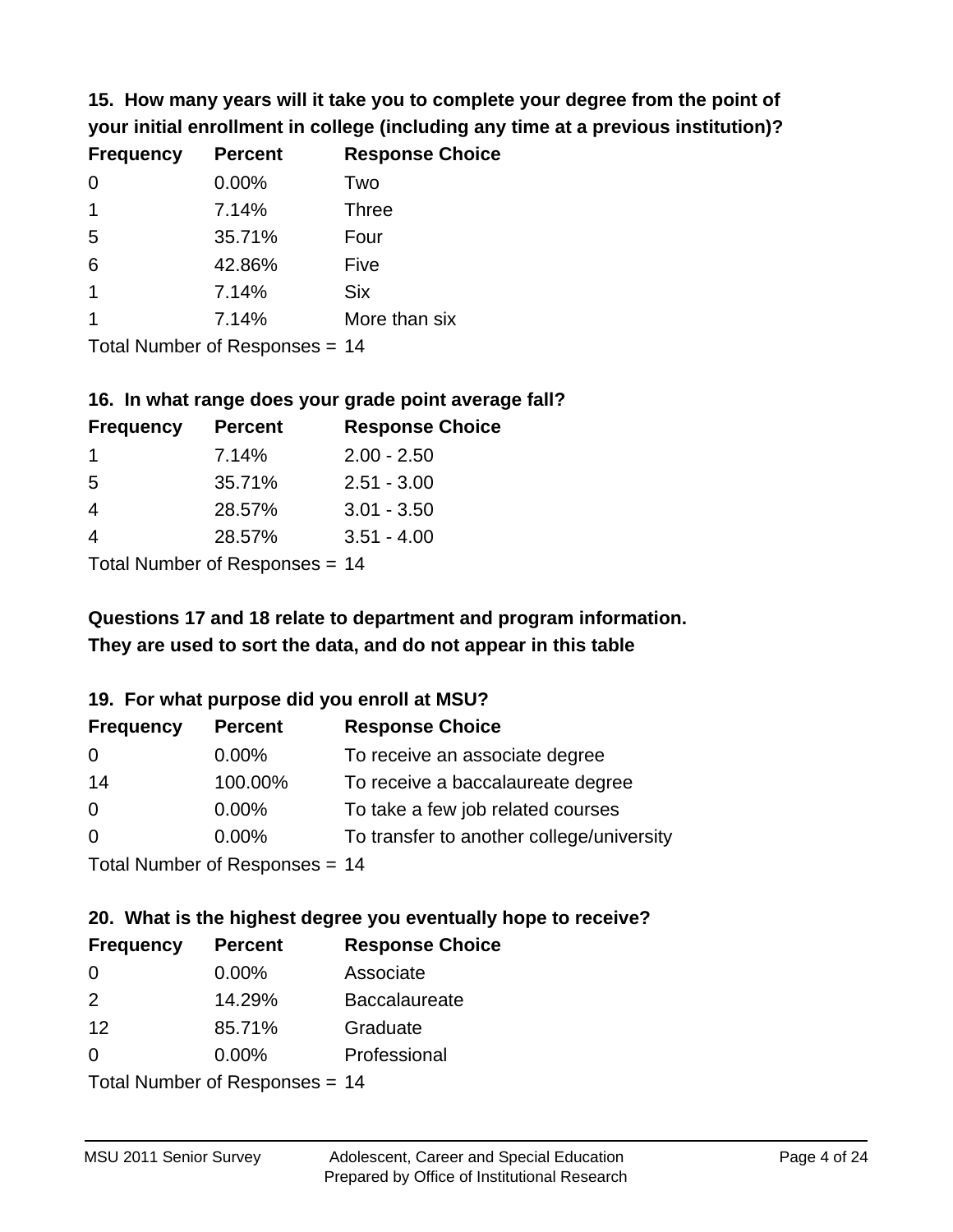### **21. Which best describes your situation?**

| <b>Frequency</b> | <b>Percent</b> | <b>Response Choice</b>               |
|------------------|----------------|--------------------------------------|
| 12               | 85.71%         | Did not change major/area            |
| $\Omega$         | $0.00\%$       | Did not initially declare major/area |
| $\mathcal{P}$    | 14.29%         | Changed major/area                   |
|                  |                |                                      |

Total Number of Responses = 14

## **22. While school was in session during the past year, how many hours per week, on average, did you work for pay?**

| <b>Frequency</b> | <b>Percent</b> | <b>Response Choice</b> |
|------------------|----------------|------------------------|
| 7                | 50.00%         | Did not work           |
| $\mathbf 1$      | 7.14%          | Worked 1-10 hrs        |
| 2                | 14.29%         | Worked 11-20 hrs       |
| $\overline{1}$   | 7.14%          | Worked 21-30 hrs       |
| 2                | 14.29%         | Worked 31-40 hrs       |
| -1               | 7.14%          | Worked over 40 hrs     |
|                  |                |                        |

Total Number of Responses = 14

### **23. For the most part, were classes offered at times convenient to you?**

| <b>Frequency</b>               | <b>Percent</b> | <b>Response Choice</b> |
|--------------------------------|----------------|------------------------|
| -13                            | 92.86%         | Yes                    |
| -1                             | 7.14%          | No.                    |
| Total Number of Responses = 14 |                |                        |

### **24. If no, what time would you have preferred?**

| <b>Frequency</b> | <b>Percent</b>                | <b>Response Choice</b> |
|------------------|-------------------------------|------------------------|
| $\Omega$         | $0.00\%$                      | Late afternoon         |
| $\Omega$         | $0.00\%$                      | Evening                |
| $\Omega$         | $0.00\%$                      | Weekend                |
| $\mathbf 1$      | 100.00%                       | During the day         |
|                  | Total Number of Responses = 1 |                        |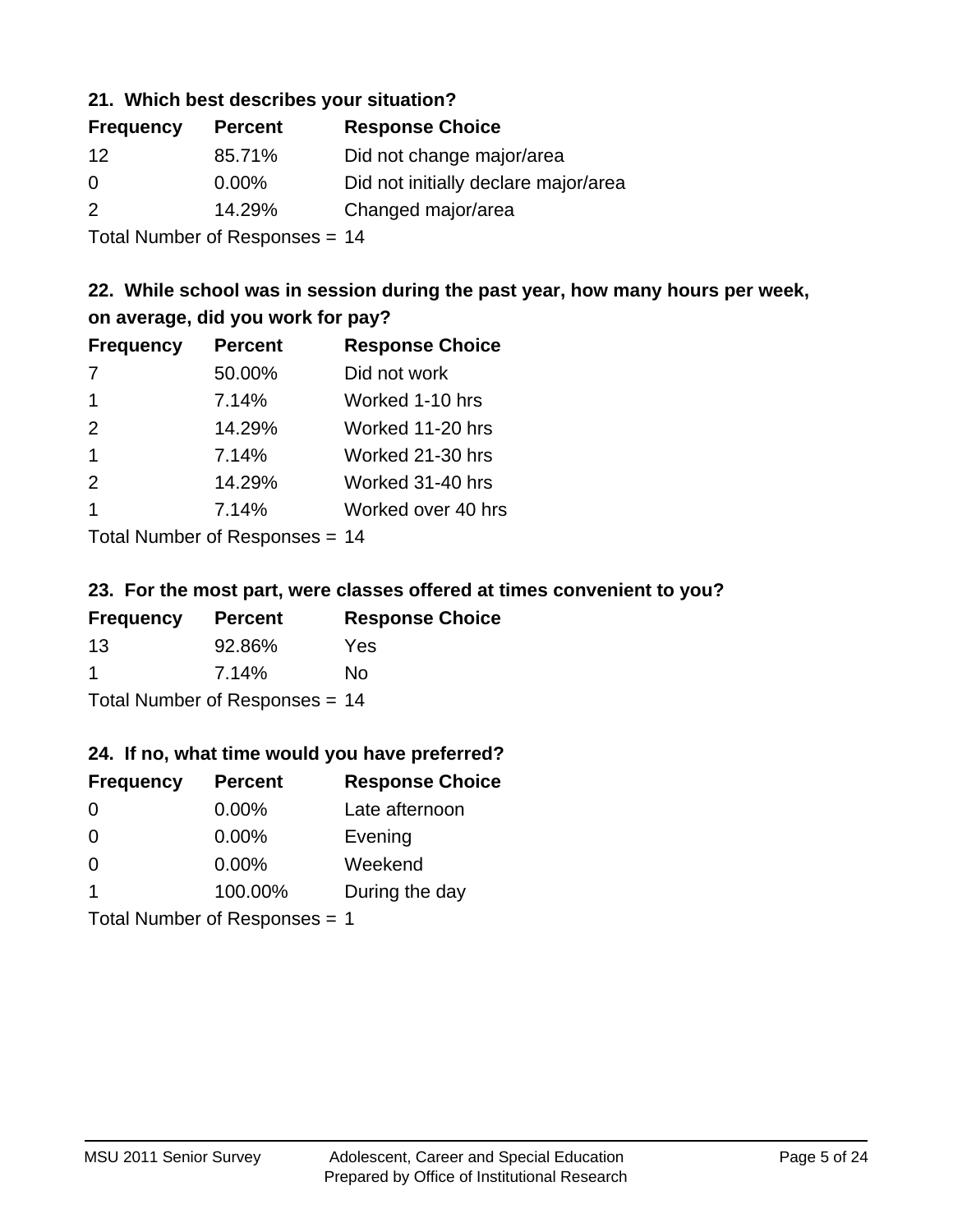### **25. Which best describes the location where you completed the majority of your coursework?**

| <b>Frequency</b> | <b>Percent</b>                 | <b>Response Choice</b> |
|------------------|--------------------------------|------------------------|
| 11               | 78.57%                         | Murray                 |
| 1                | 7.14%                          | Paducah                |
| 0                | 0.00%                          | Ft. Campbell           |
| 2                | 14.29%                         | Madisonville           |
| 0                | 0.00%                          | Hopkinsville           |
| 0                | 0.00%                          | Henderson              |
| 0                | 0.00%                          | On the Internet        |
| 0                | $0.00\%$                       | Other                  |
|                  | Total Number of Responses = 14 |                        |

### **26. Did you take any online courses while at Murray State?**

| <b>Frequency</b> | <b>Percent</b>                 | <b>Response Choice</b> |
|------------------|--------------------------------|------------------------|
| -6               | 42.86%                         | Yes                    |
| -8               | 57.14%                         | Nο                     |
|                  | Total Number of Responses = 14 |                        |

## **27. Did it take you an extra semester or more to complete degree requirements at Murray State?**

| <b>Frequency</b> | <b>Percent</b>                 | <b>Response Choice</b> |
|------------------|--------------------------------|------------------------|
| 8                | 57.14%                         | Yes                    |
| 6                | 42.86%                         | No                     |
|                  | Total Number of Responses = 14 |                        |

### **28. If yes, why did it take you an extra semester or more?**

| <b>Frequency</b>                | <b>Percent</b> | <b>Response Choice</b>                                       |
|---------------------------------|----------------|--------------------------------------------------------------|
| $\overline{1}$                  | 12.50%         | Work obligation limited my enrollment.                       |
| $\overline{0}$                  | $0.00\%$       | Family obligations limited my enrollment.                    |
| $\overline{0}$                  | $0.00\%$       | Tuition and other costs of attendance limited my enrollment. |
| $\overline{1}$                  | 12.50%         | A decision to change majors added to my requirements.        |
| 2                               | 25.00%         | A required course or courses were not offered.               |
| $\mathbf{1}$                    | 12.50%         | Credits were lost transferring to Murray State.              |
| 3                               | 37.50%         | Other                                                        |
| Total Number of Reconnege $-$ 8 |                |                                                              |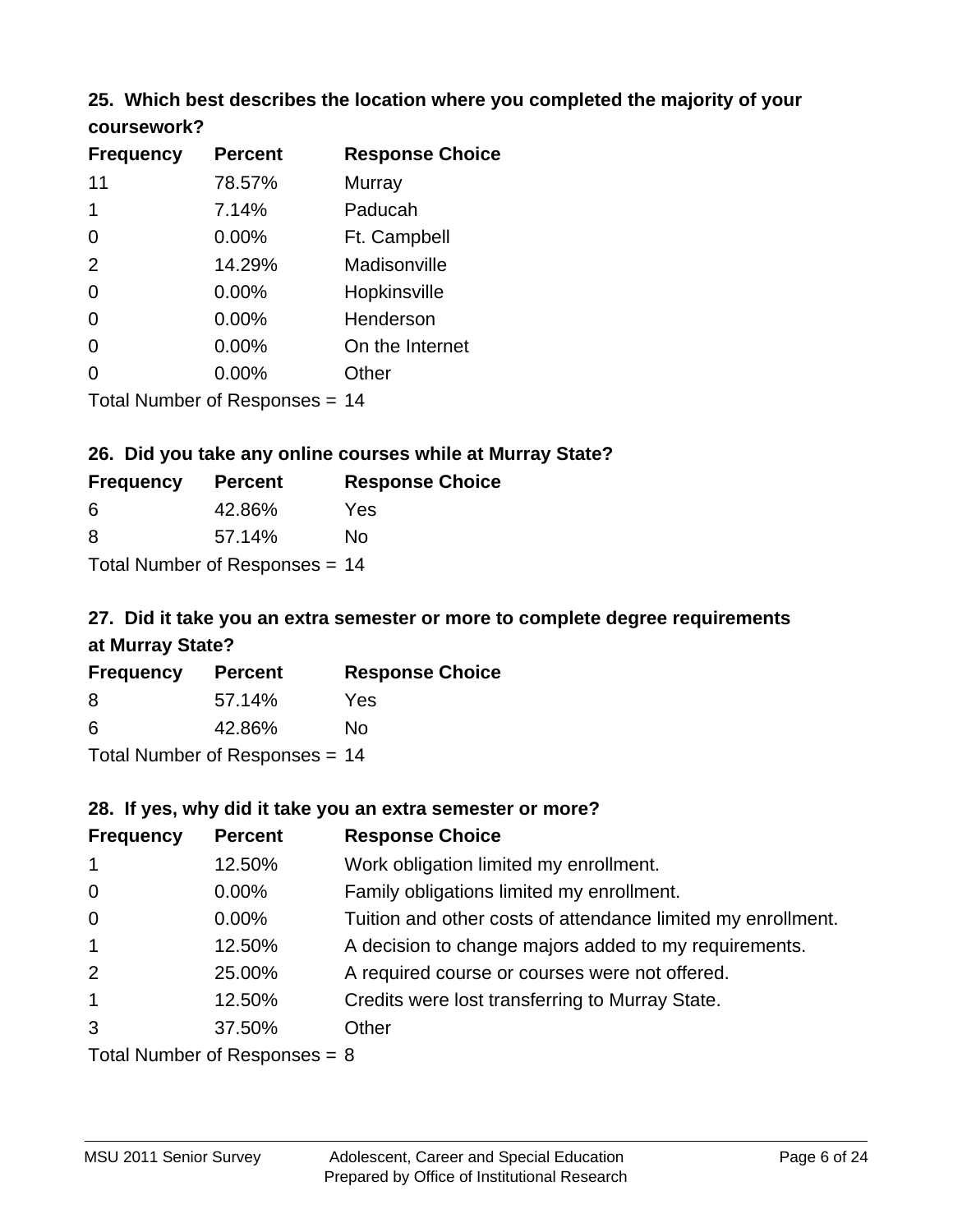## **29. Did you have trouble getting any course(s) you needed while at Murray State?**

| <b>Frequency</b>               | <b>Percent</b> | <b>Response Choice</b> |
|--------------------------------|----------------|------------------------|
| -5                             | 35.71%         | Yes                    |
| -9                             | 64.29%         | Nο                     |
| Total Number of Responses = 14 |                |                        |

### **30. If yes, why did you have trouble getting the course?**

| <b>Frequency</b> | <b>Percent</b> | <b>Response Choice</b>                                |
|------------------|----------------|-------------------------------------------------------|
| $\overline{4}$   | 50.00%         | Not offered the semester I needed it.                 |
| $\mathbf{1}$     | 12.50%         | Not offered at hours convenient to my work schedule.  |
| $\overline{1}$   | 12.50%         | Not offered at hours suitable for my school schedule. |
| 2                | 25.00%         | All course sections were closed.                      |
| $\overline{0}$   | $0.00\%$       | I was unaware of the prerequisites for the course.    |
|                  |                |                                                       |

Total Number of Responses  $= 8$ 

## **31. Which statement best describes your experience with off-campus coop/internship?**

| <b>Frequency</b> | <b>Percent</b>                                                                                                | <b>Response Choice</b>             |
|------------------|---------------------------------------------------------------------------------------------------------------|------------------------------------|
| 10               | 71.43%                                                                                                        | Cannot judge, I did not have one.  |
| 3                | 21.43%                                                                                                        | My experience was very valuable.   |
| $\overline{1}$   | 7.14%                                                                                                         | My experience was valuable.        |
| $\Omega$         | 0.00%                                                                                                         | My experience was of little value. |
| $\Omega$         | $0.00\%$                                                                                                      | My experience was of no value.     |
|                  | $\tau$ and $\mathbf{M}$ and $\mathbf{M}$ are all $\mathbf{M}$ . The contract of $\mathbf{M}$ and $\mathbf{M}$ |                                    |

Total Number of Responses = 14

# **32. Which statement best describes your experience with on-campus faculty-directed research, scholarly, or creative project?**

| <b>Frequency</b>     | <b>Percent</b>             | <b>Response Choice</b>             |
|----------------------|----------------------------|------------------------------------|
| $12 \overline{ }$    | 85.71%                     | Cannot judge; I did not have one.  |
| $\blacktriangleleft$ | 7.14%                      | My experience was very valuable.   |
| $\mathbf 1$          | 7.14%                      | My experience was valuable.        |
| $\Omega$             | 0.00%                      | My experience was of little value. |
| $\Omega$             | 0.00%                      | My experience was of no value.     |
|                      | Tatal Number of Desperance |                                    |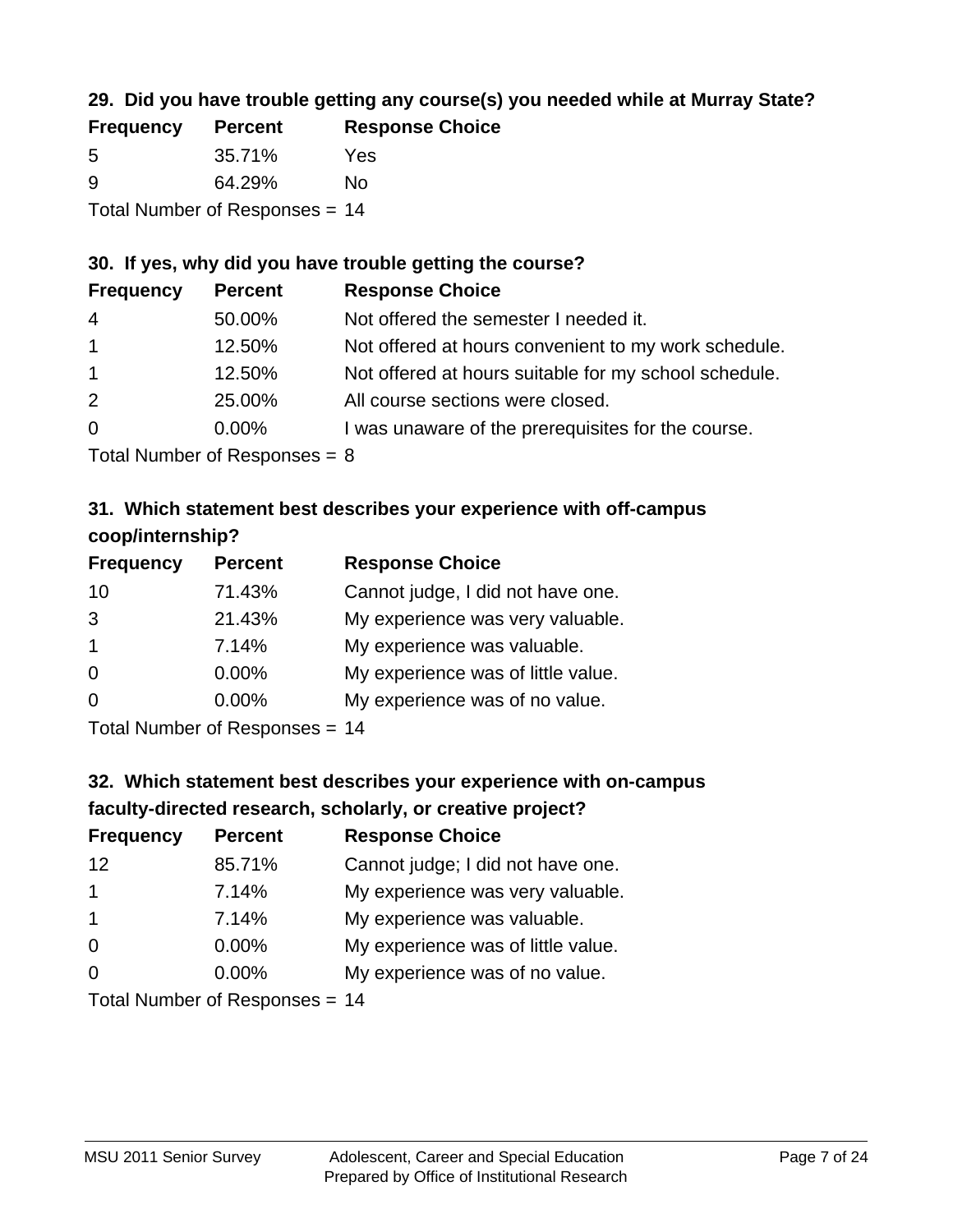#### **33. Which statement best describes your experience with academic advising in your major/area?**

| 11.70011110001701001 |                |                                                       |
|----------------------|----------------|-------------------------------------------------------|
| <b>Frequency</b>     | <b>Percent</b> | <b>Response Choice</b>                                |
| 0                    | $0.00\%$       | Cannot judge; I did not make use of the opportunity.  |
| 14                   | 100.00%        | I was satisfied with information my adviser provided. |
| $\overline{0}$       | 0.00%          | Advice was inaccurate, incomplete, or misleading.     |
| $\overline{0}$       | 0.00%          | My adviser was not available.                         |
|                      |                |                                                       |

Total Number of Responses = 14

## **For questions 34-48, indicate the extent to which you were satisfied.**

| 34. Class size relative to type of course |
|-------------------------------------------|
|-------------------------------------------|

| <b>Frequency</b>                | <b>Percent</b> | <b>Response Choice</b> |  |
|---------------------------------|----------------|------------------------|--|
| 11                              | 78.57%         | Very satisfied         |  |
| 3                               | 21.43%         | Satisfied              |  |
| $\Omega$                        | 0.00%          | <b>Dissatisfied</b>    |  |
| $\Omega$                        | 0.00%          | Very dissatisfied      |  |
| Total Number of Responses $-11$ |                |                        |  |

Total Number of Responses = 14

### **35. Out-of-class availability of faculty**

| <b>Frequency</b> | <b>Percent</b>            | <b>Response Choice</b> |
|------------------|---------------------------|------------------------|
| 8                | 57.14%                    | Very satisfied         |
| 5                | 35.71%                    | Satisfied              |
| $\mathbf 1$      | 7.14%                     | <b>Dissatisfied</b>    |
| $\Omega$         | 0.00%                     | Very dissatisfied      |
|                  | Total Number of Deepensee |                        |

Total Number of Responses = 14

## **36. Effectiveness of your high school preparation for college work**

| <b>Frequency</b>               | <b>Percent</b> | <b>Response Choice</b> |
|--------------------------------|----------------|------------------------|
| 3                              | 21.43%         | Very satisfied         |
| 10                             | 71.43%         | Satisfied              |
| $\Omega$                       | $0.00\%$       | <b>Dissatisfied</b>    |
| -1                             | 7.14%          | Very dissatisfied      |
| $Total Number of Denonce - 11$ |                |                        |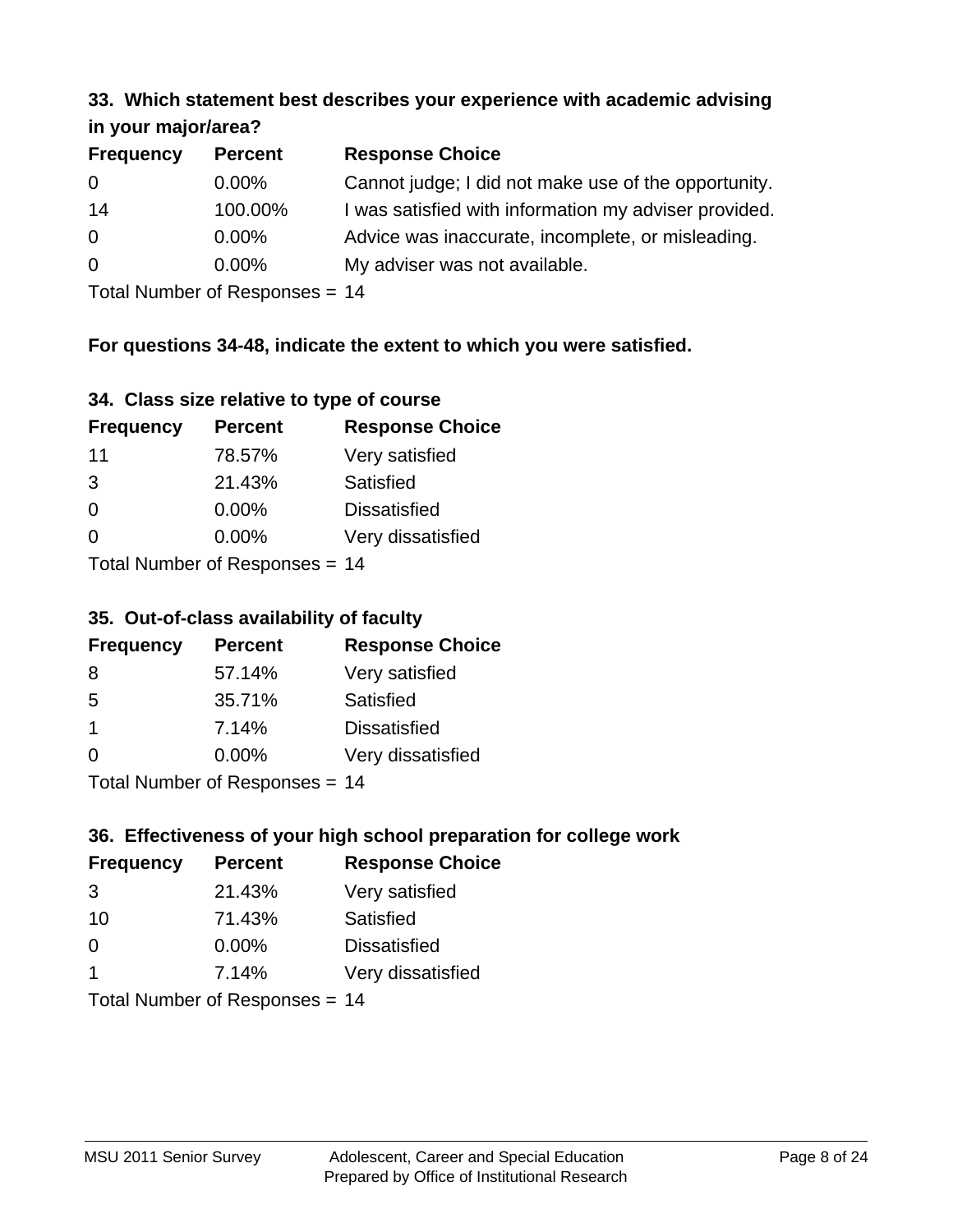## **37. Fairness of faculty in their treatment of individual students**

| <b>Frequency</b> | <b>Percent</b> | <b>Response Choice</b> |
|------------------|----------------|------------------------|
| .5               | 35.71%         | Very satisfied         |
| 9                | 64.29%         | Satisfied              |
| $\Omega$         | $0.00\%$       | <b>Dissatisfied</b>    |
| $\Omega$         | 0.00%          | Very dissatisfied      |
|                  |                |                        |

Total Number of Responses = 14

## **38. Overall quality of instruction at Murray State**

| <b>Frequency</b> | <b>Percent</b> | <b>Response Choice</b> |
|------------------|----------------|------------------------|
| 7                | 50.00%         | Very satisfied         |
| 7                | 50.00%         | Satisfied              |
| $\Omega$         | 0.00%          | <b>Dissatisfied</b>    |
| ∩                | 0.00%          | Very dissatisfied      |
|                  |                |                        |

Total Number of Responses = 14

## **39. Quality of instruction in University Studies (General Education) courses**

| <b>Frequency</b> | <b>Percent</b>            | <b>Response Choice</b> |
|------------------|---------------------------|------------------------|
| 6                | 42.86%                    | Very satisfied         |
| 8                | 57.14%                    | Satisfied              |
| $\Omega$         | 0.00%                     | <b>Dissatisfied</b>    |
| $\Omega$         | 0.00%                     | Very dissatisfied      |
|                  | Total Number of Deepersee |                        |

Total Number of Responses = 14

#### **40. Quality of instruction in your major**

| <b>Frequency</b> | <b>Percent</b> | <b>Response Choice</b> |
|------------------|----------------|------------------------|
| 9                | 64.29%         | Very satisfied         |
| 4                | 28.57%         | Satisfied              |
| -1               | 7.14%          | <b>Dissatisfied</b>    |
| $\Omega$         | 0.00%          | Very dissatisfied      |
|                  |                |                        |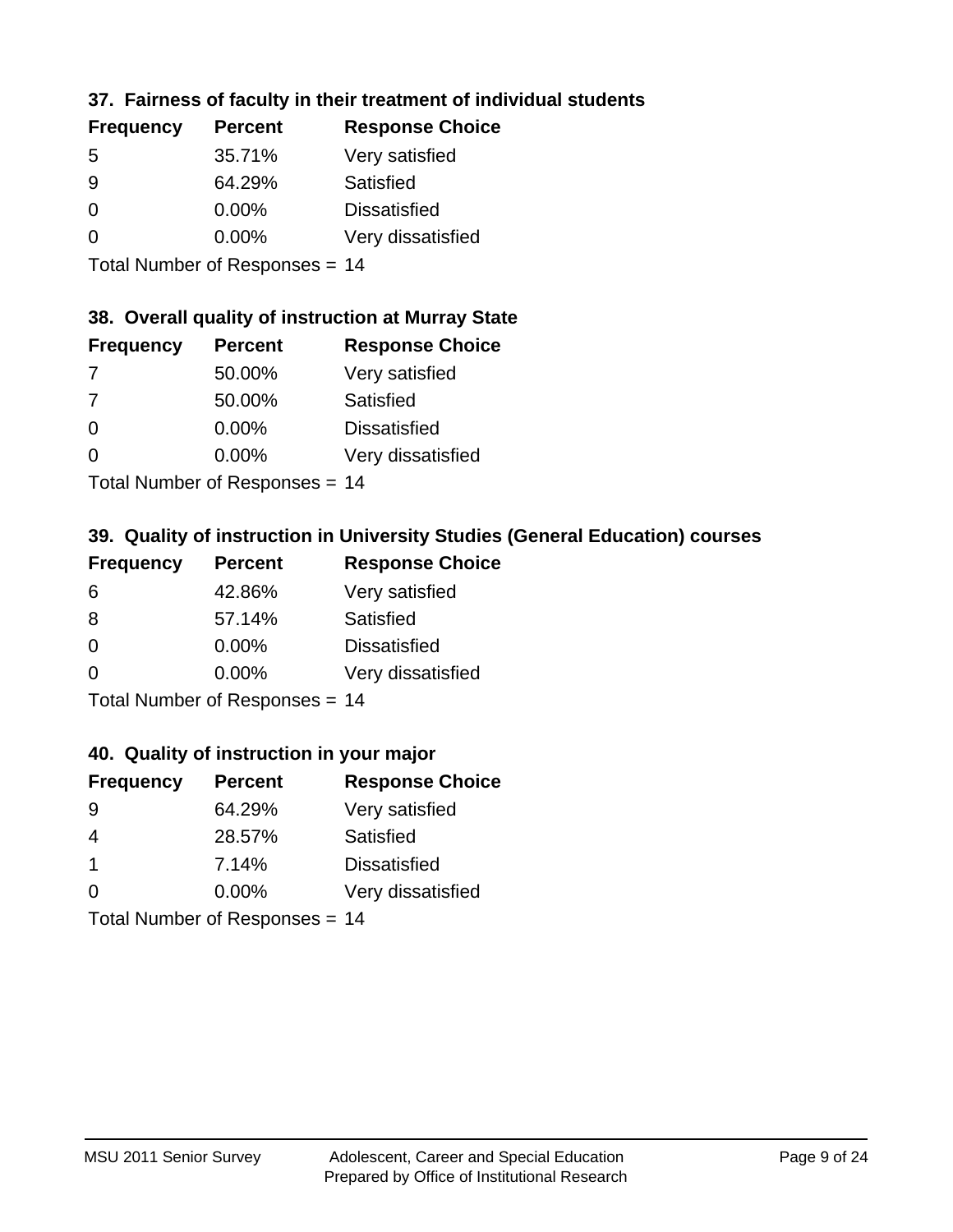## **41. Clarity of program objectives in your major**

| <b>Frequency</b> | <b>Percent</b> | <b>Response Choice</b> |
|------------------|----------------|------------------------|
| 9                | 64.29%         | Very satisfied         |
| 4                | 28.57%         | Satisfied              |
|                  | 7.14%          | <b>Dissatisfied</b>    |
| $\Omega$         | $0.00\%$       | Very dissatisfied      |
|                  |                |                        |

Total Number of Responses = 14

### **42. Intellectual challenge of the academic program**

| <b>Frequency</b> | <b>Percent</b> | <b>Response Choice</b> |
|------------------|----------------|------------------------|
| 8                | 57.14%         | Very satisfied         |
| .5               | 35.71%         | Satisfied              |
| -1               | 7.14%          | <b>Dissatisfied</b>    |
| $\Omega$         | 0.00%          | Very dissatisfied      |
|                  |                |                        |

Total Number of Responses = 14

## **43. Encouragement and information from your major department for employment after graduation**

| <b>Frequency</b>                                                   | <b>Percent</b> | <b>Response Choice</b> |
|--------------------------------------------------------------------|----------------|------------------------|
| 5                                                                  | 35.71%         | Very satisfied         |
| 7                                                                  | 50.00%         | Satisfied              |
| 2                                                                  | 14.29%         | <b>Dissatisfied</b>    |
| 0                                                                  | 0.00%          | Very dissatisfied      |
| $T$ at all Message and $R$ $\sim$ and $\sim$ and $\sim$ and $\sim$ |                |                        |

Total Number of Responses = 14

# **44. Availability of opportunities to engage in a faculty-mentored research,**

## **scholarly, or creative project in your area of study/interest**

| <b>Frequency</b> | <b>Percent</b> | <b>Response Choice</b> |
|------------------|----------------|------------------------|
| 3                | 23.08%         | Very satisfied         |
| 7                | 53.85%         | Satisfied              |
| 3                | 23.08%         | <b>Dissatisfied</b>    |
| $\Omega$         | 0.00%          | Very dissatisfied      |
|                  |                |                        |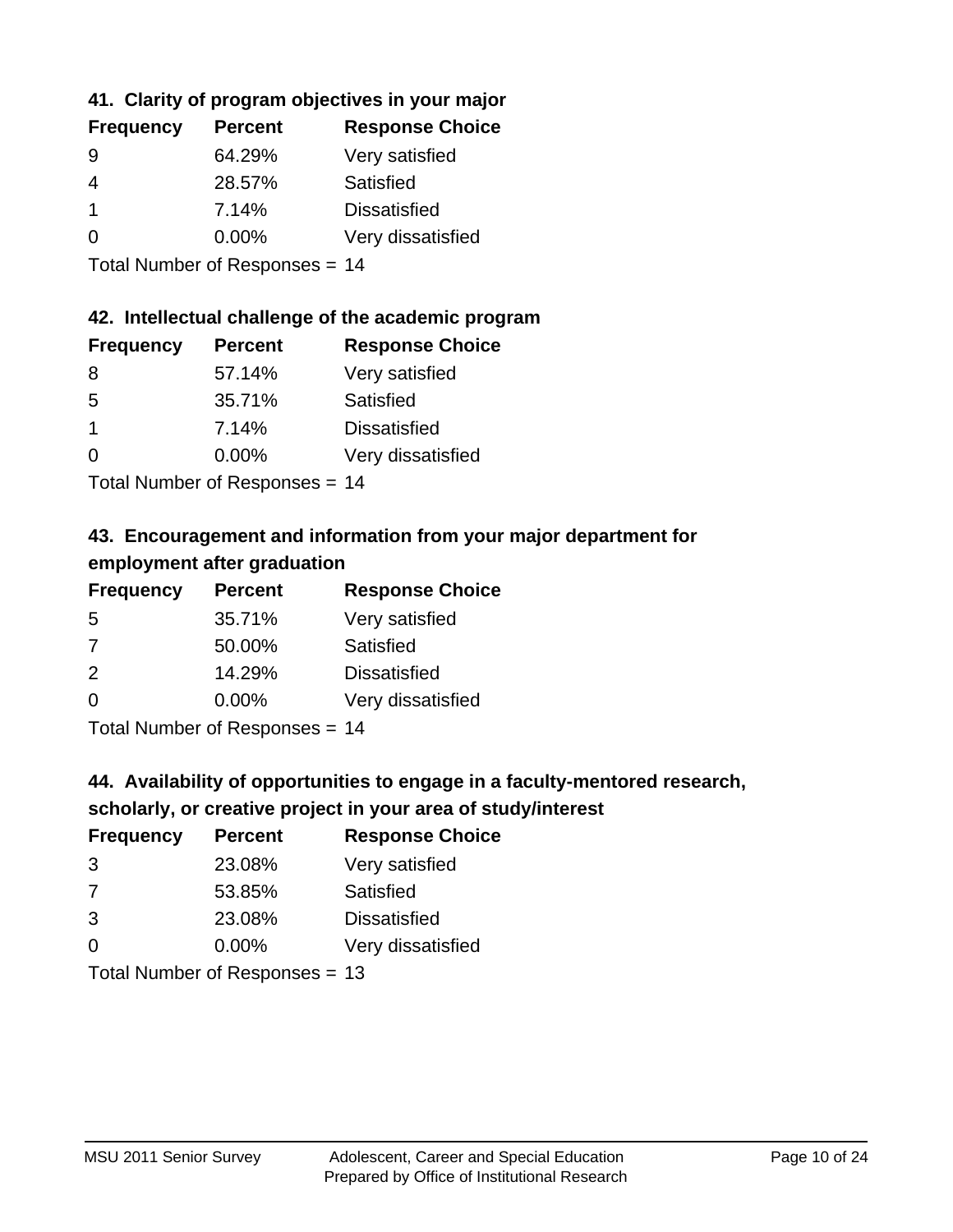### **45. Library hours**

| <b>Frequency</b> | <b>Percent</b> | <b>Response Choice</b> |
|------------------|----------------|------------------------|
| 6                | 42.86%         | Very satisfied         |
| 8                | 57.14%         | Satisfied              |
| 0                | $0.00\%$       | <b>Dissatisfied</b>    |
| $\Omega$         | 0.00%          | Very dissatisfied      |
|                  |                |                        |

Total Number of Responses = 14

## **46. Effectiveness of library personnel in meeting your information needs**

| <b>Frequency</b> | <b>Percent</b> | <b>Response Choice</b> |
|------------------|----------------|------------------------|
| 6                | 42.86%         | Very satisfied         |
| 7                | 50.00%         | Satisfied              |
| -1               | 7.14%          | <b>Dissatisfied</b>    |
| $\Omega$         | 0.00%          | Very dissatisfied      |
|                  |                |                        |

Total Number of Responses = 14

### **47. Access to library resources on hand**

| <b>Frequency</b> | <b>Percent</b>               | <b>Response Choice</b> |
|------------------|------------------------------|------------------------|
| 6                | 42.86%                       | Very satisfied         |
| 8                | 57.14%                       | Satisfied              |
| $\Omega$         | $0.00\%$                     | <b>Dissatisfied</b>    |
| $\Omega$         | 0.00%                        | Very dissatisfied      |
|                  | Total Number of Deepensee 44 |                        |

Total Number of Responses = 14

### **48. Electronic access to library resources**

| <b>Frequency</b> | <b>Percent</b>                 | <b>Response Choice</b> |
|------------------|--------------------------------|------------------------|
| 7                | 50.00%                         | Very satisfied         |
| 7                | 50.00%                         | Satisfied              |
| $\Omega$         | $0.00\%$                       | <b>Dissatisfied</b>    |
| $\Omega$         | 0.00%                          | Very dissatisfied      |
|                  | Total Number of Responses = 14 |                        |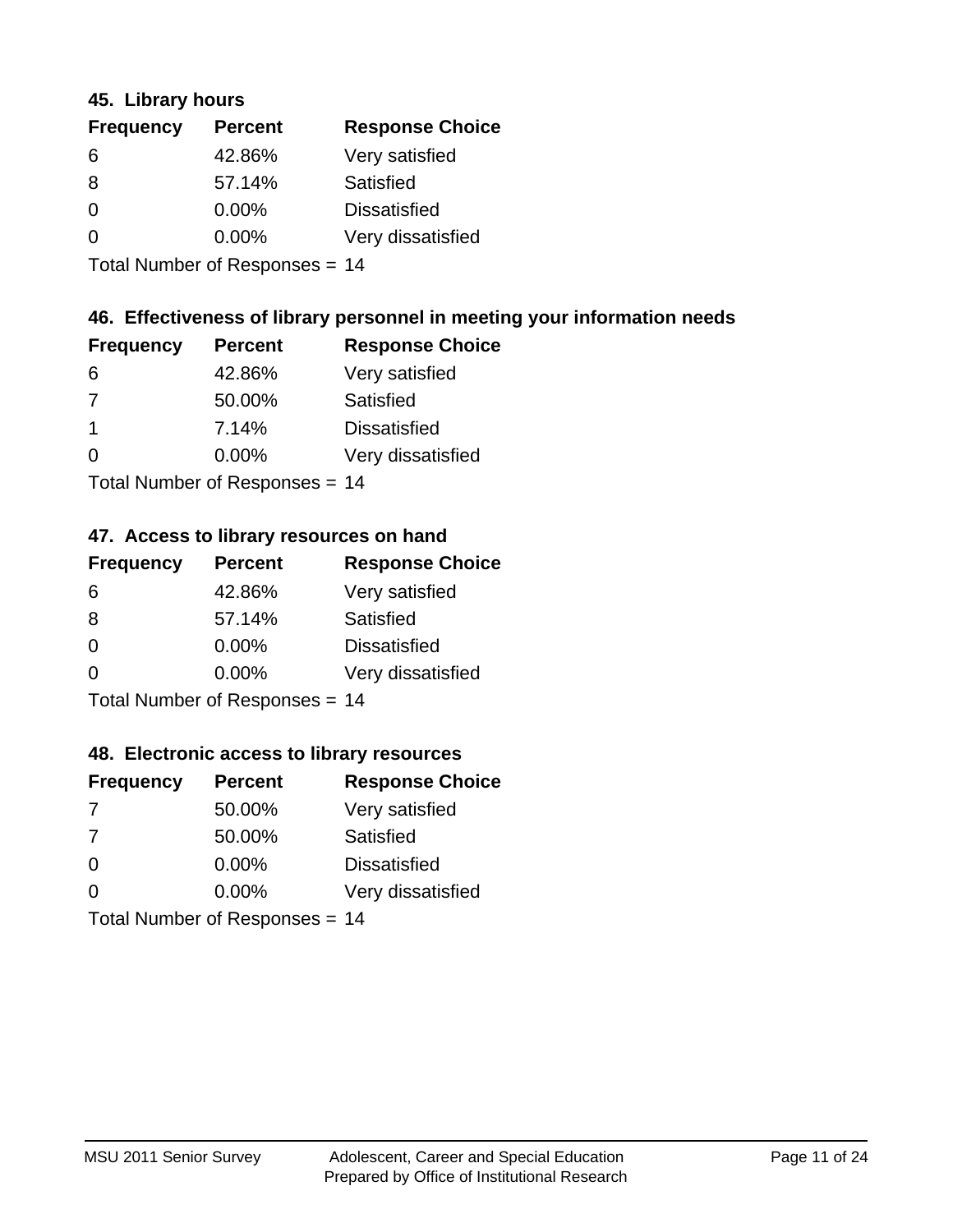**was in helping you achieve these goals. For questions 49-55, please indicate how effective University Studies at MSU** 

### **49. Writing Skills**

| <b>Frequency</b> | <b>Percent</b>                 | <b>Response Choice</b> |
|------------------|--------------------------------|------------------------|
| 4                | 30.77%                         | Very effective         |
| 8                | 61.54%                         | Effective              |
| $\mathbf 1$      | 7.69%                          | Ineffective            |
| $\Omega$         | $0.00\%$                       | Very ineffective       |
|                  | Total Number of Responses = 13 |                        |

**50. Speaking Skills**

| <b>Frequency</b> | <b>Percent</b>                 | <b>Response Choice</b> |
|------------------|--------------------------------|------------------------|
| 4                | 30.77%                         | Very effective         |
| 8                | 61.54%                         | Effective              |
| $\mathbf 1$      | 7.69%                          | Ineffective            |
| $\Omega$         | 0.00%                          | Very ineffective       |
|                  | Total Number of Poenonces - 13 |                        |

Total Number of Responses = 13

### **51. Critical Thinking Skills**

| <b>Frequency</b> | <b>Percent</b>                  | <b>Response Choice</b> |
|------------------|---------------------------------|------------------------|
| 4                | 30.77%                          | Very effective         |
| 8                | 61.54%                          | Effective              |
| $\mathbf 1$      | 7.69%                           | Ineffective            |
| $\Omega$         | 0.00%                           | Very ineffective       |
|                  | $Total$ Number of Despanses $-$ |                        |

Total Number of Responses = 13

## **52. Computer Technology**

| <b>Frequency</b> | <b>Percent</b>                 | <b>Response Choice</b> |
|------------------|--------------------------------|------------------------|
| 6                | 46.15%                         | Very effective         |
| 7                | 53.85%                         | Effective              |
| $\Omega$         | $0.00\%$                       | Ineffective            |
| $\Omega$         | 0.00%                          | Very ineffective       |
|                  | Total Number of Responses = 13 |                        |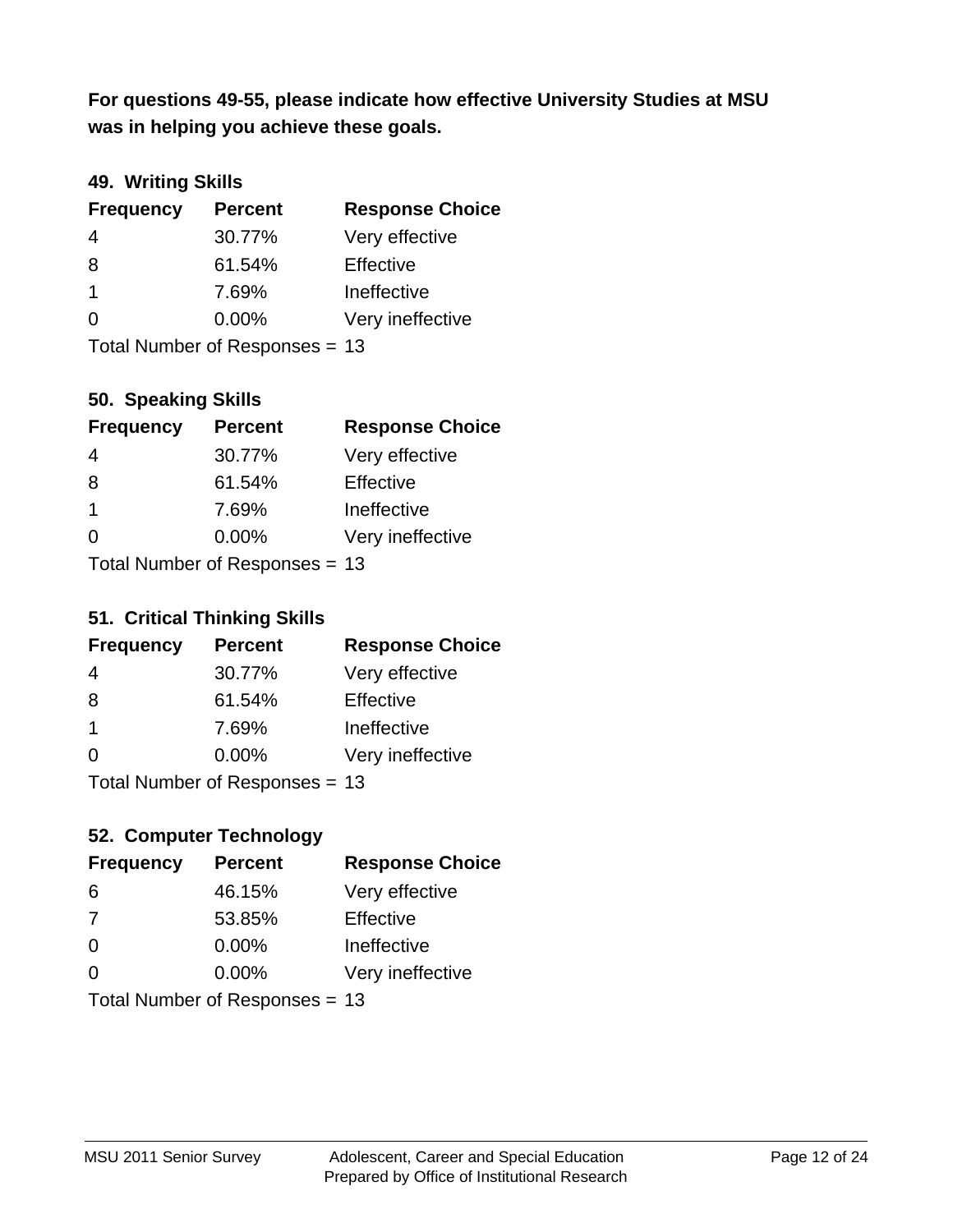### **53. General Knowledge in the liberal arts and sciences**

| <b>Frequency</b> | <b>Percent</b> | <b>Response Choice</b> |
|------------------|----------------|------------------------|
| 3                | 23.08%         | Very effective         |
| 10               | 76.92%         | Effective              |
| $\Omega$         | 0.00%          | Ineffective            |
| $\Omega$         | 0.00%          | Very ineffective       |
|                  |                |                        |

Total Number of Responses = 13

#### **54. International Perspectives**

| <b>Frequency</b> | <b>Percent</b> | <b>Response Choice</b> |
|------------------|----------------|------------------------|
| $\mathbf 1$      | 7.69%          | Very effective         |
| 7                | 53.85%         | Effective              |
| -5               | 38.46%         | Ineffective            |
| 0                | 0.00%          | Very ineffective       |
|                  |                |                        |

Total Number of Responses = 13

### **55. Stimulation of interest in areas outside your chosen field of study**

| <b>Frequency</b> | <b>Percent</b>            | <b>Response Choice</b> |
|------------------|---------------------------|------------------------|
| 2                | 15.38%                    | Very effective         |
| 8                | 61.54%                    | Effective              |
| $\overline{1}$   | 7.69%                     | Ineffective            |
| $\mathcal{P}$    | 15.38%                    | Very ineffective       |
|                  | Total Number of Desponses |                        |

Total Number of Responses = 13

## **For questions 56-83, please indicate how satisfactorily the following met your needs**

#### **56. African-American Student Services**

| <b>Frequency</b> | <b>Percent</b>                 | <b>Response Choice</b> |
|------------------|--------------------------------|------------------------|
| 13               | 100.00%                        | Did not use            |
| $\Omega$         | 0.00%                          | Very satisfied         |
| $\Omega$         | 0.00%                          | Satisfied              |
| $\Omega$         | $0.00\%$                       | <b>Dissatisfied</b>    |
| $\Omega$         | 0.00%                          | Very dissatisfied      |
|                  | Total Number of Responses = 13 |                        |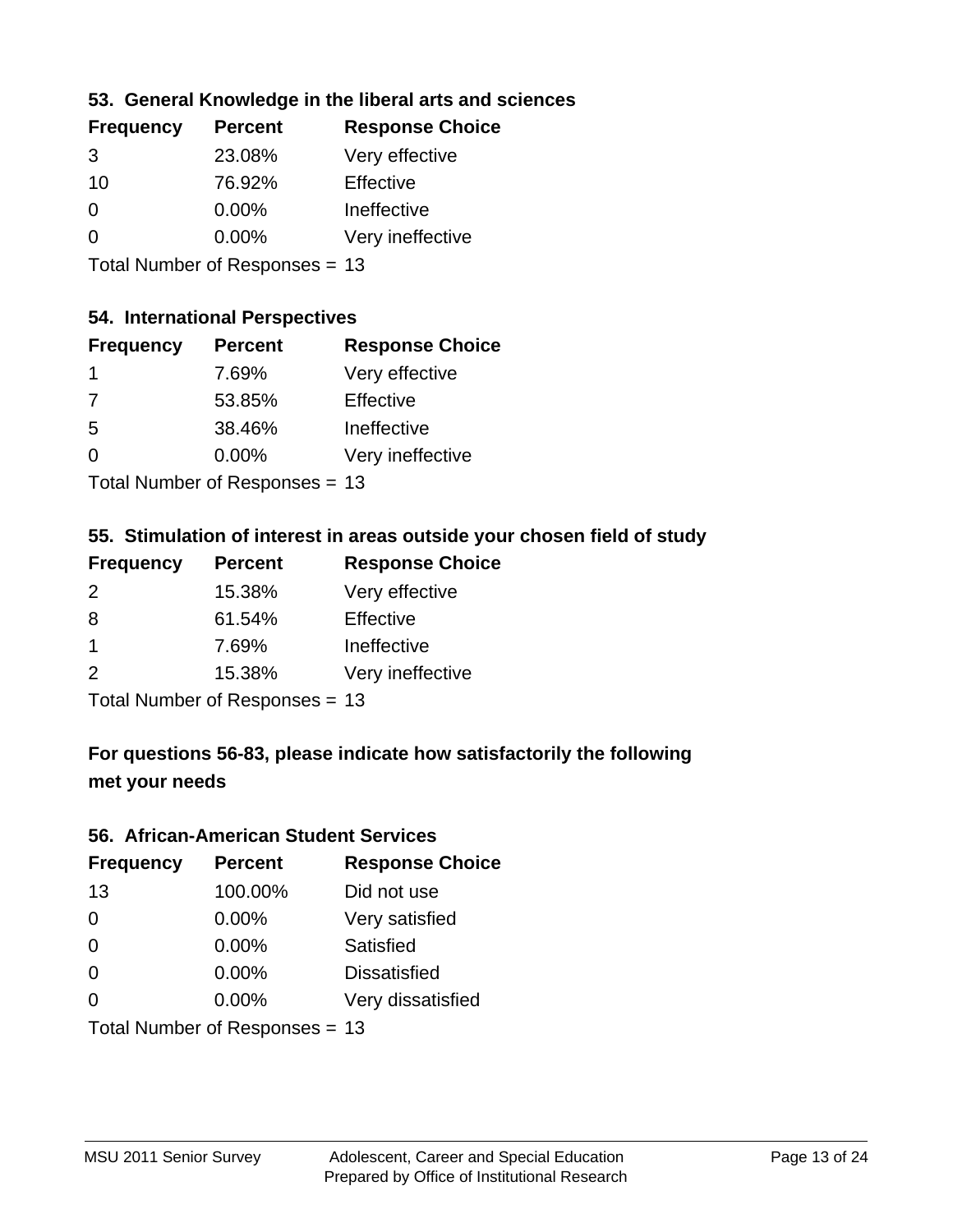### **57. Career Services Office**

| <b>Frequency</b> | <b>Percent</b> | <b>Response Choice</b> |
|------------------|----------------|------------------------|
| 12               | 92.31%         | Did not use            |
| 1                | 7.69%          | Very satisfied         |
| 0                | $0.00\%$       | Satisfied              |
| 0                | $0.00\%$       | <b>Dissatisfied</b>    |
|                  | $0.00\%$       | Very dissatisfied      |
|                  |                |                        |

Total Number of Responses = 13

## **58. Counseling and Testing Center**

| <b>Frequency</b> | <b>Percent</b>            | <b>Response Choice</b> |
|------------------|---------------------------|------------------------|
| $\overline{7}$   | 53.85%                    | Did not use            |
| 4                | 30.77%                    | Very satisfied         |
| 2                | 15.38%                    | <b>Satisfied</b>       |
| $\Omega$         | 0.00%                     | <b>Dissatisfied</b>    |
| ∩                | 0.00%                     | Very dissatisfied      |
|                  | Total Number of Desponses |                        |

Total Number of Responses = 13

#### **59. Cultural programming and activities**

| <b>Frequency</b> | <b>Percent</b>                | <b>Response Choice</b> |
|------------------|-------------------------------|------------------------|
| 10               | 76.92%                        | Did not use            |
| 1                | 7.69%                         | Very satisfied         |
| 2                | 15.38%                        | Satisfied              |
| $\Omega$         | $0.00\%$                      | <b>Dissatisfied</b>    |
| $\Omega$         | $0.00\%$                      | Very dissatisfied      |
|                  | $Total Number of Doepopoog -$ |                        |

Total Number of Responses = 13

### **60. E-study courses**

| <b>Frequency</b> | <b>Percent</b>                 | <b>Response Choice</b> |
|------------------|--------------------------------|------------------------|
| 6                | 46.15%                         | Did not use            |
| 5                | 38.46%                         | Very satisfied         |
| 2                | 15.38%                         | Satisfied              |
| $\Omega$         | $0.00\%$                       | <b>Dissatisfied</b>    |
| $\Omega$         | 0.00%                          | Very dissatisfied      |
|                  | Total Number of Responses = 13 |                        |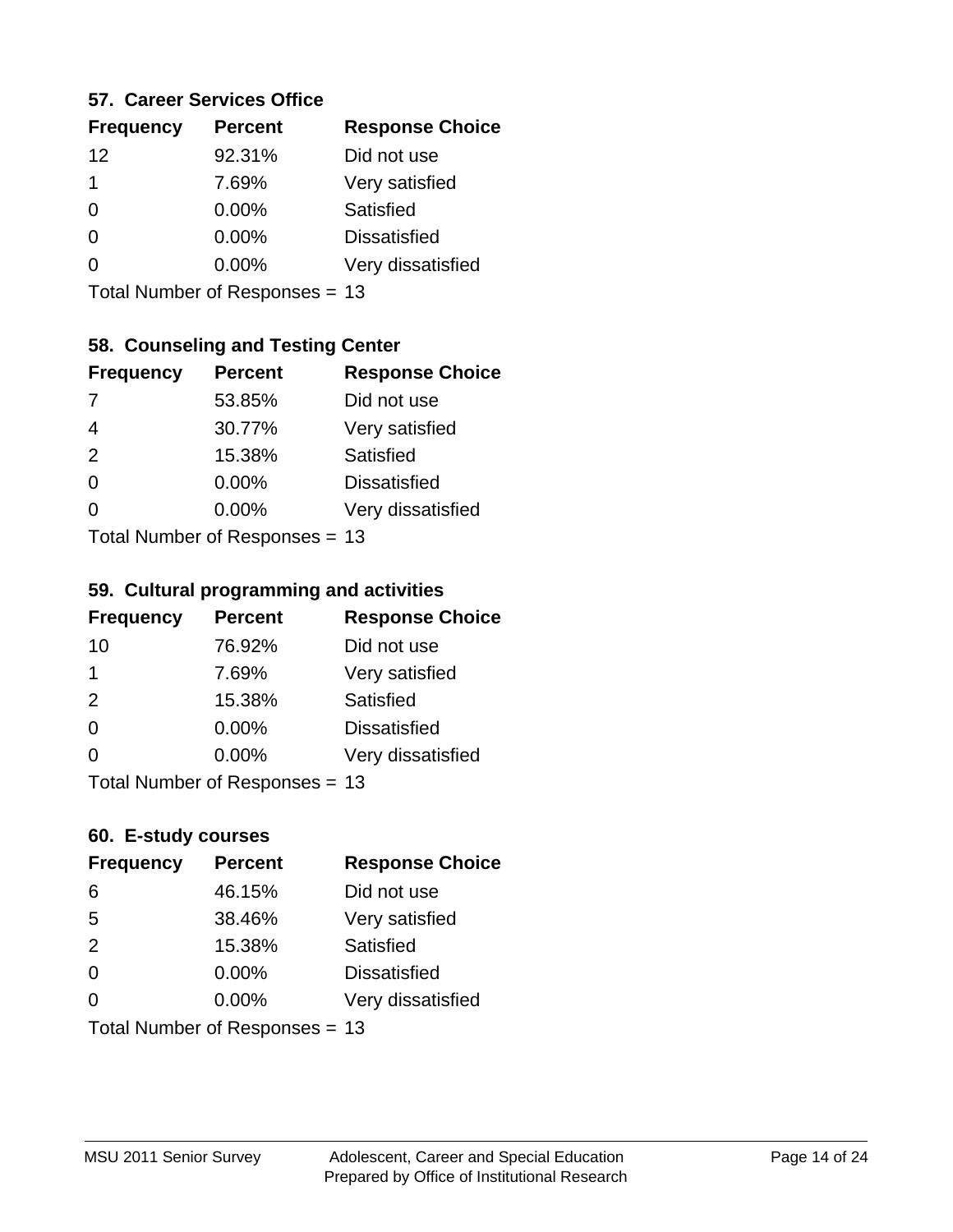#### **61. Food Services**

| <b>Response Choice</b> |
|------------------------|
| Did not use            |
| Very satisfied         |
|                        |
| <b>Dissatisfied</b>    |
| Very dissatisfied      |
|                        |

Total Number of Responses = 13

## **62. Greek life and activities**

| <b>Frequency</b>               | <b>Percent</b> | <b>Response Choice</b> |
|--------------------------------|----------------|------------------------|
| 11                             | 84.62%         | Did not use            |
| 1                              | 7.69%          | Very satisfied         |
| 1                              | 7.69%          | Satisfied              |
| $\Omega$                       | 0.00%          | <b>Dissatisfied</b>    |
|                                | 0.00%          | Very dissatisfied      |
| Total Number of Responses = 13 |                |                        |

#### **63. Health Services**

| <b>Frequency</b> | <b>Percent</b>            | <b>Response Choice</b> |
|------------------|---------------------------|------------------------|
| 5                | 38.46%                    | Did not use            |
| 5                | 38.46%                    | Very satisfied         |
| 2                | 15.38%                    | Satisfied              |
| $\Omega$         | $0.00\%$                  | <b>Dissatisfied</b>    |
|                  | 7.69%                     | Very dissatisfied      |
|                  | Total Number of Desponses |                        |

Total Number of Responses = 13

### **64. Honor Societies/Departmental Clubs/Special Interest Organizations**

| <b>Frequency</b> | <b>Percent</b>                 | <b>Response Choice</b> |
|------------------|--------------------------------|------------------------|
| 5                | 38.46%                         | Did not use            |
| 3                | 23.08%                         | Very satisfied         |
| $\overline{4}$   | 30.77%                         | Satisfied              |
| $\overline{1}$   | 7.69%                          | <b>Dissatisfied</b>    |
| $\Omega$         | 0.00%                          | Very dissatisfied      |
|                  | Total Number of Responses = 13 |                        |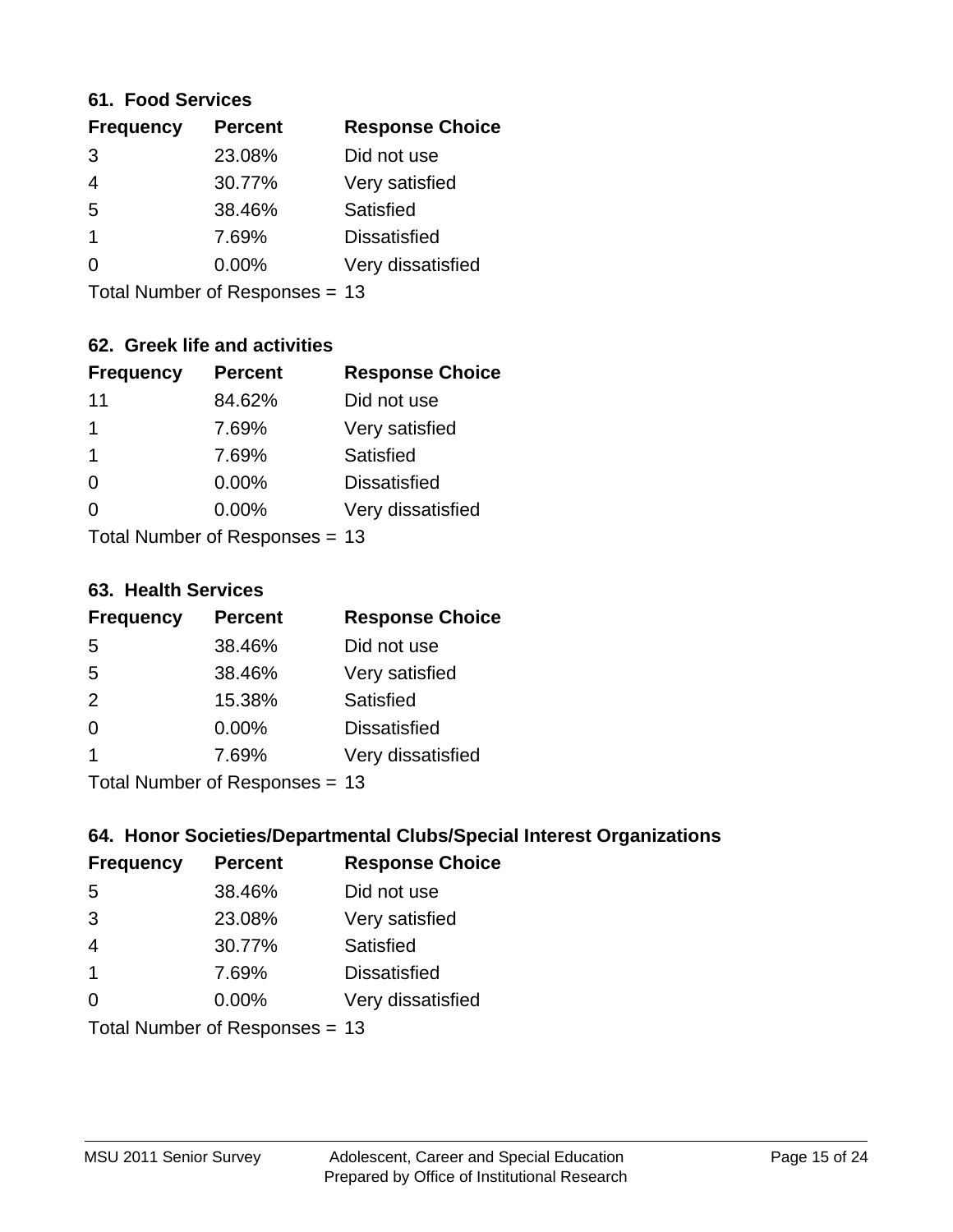### **65. International Programs and activities**

| <b>Frequency</b> | <b>Percent</b> | <b>Response Choice</b> |
|------------------|----------------|------------------------|
| 10               | 76.92%         | Did not use            |
| 0                | 0.00%          | Very satisfied         |
| 3                | 23.08%         | Satisfied              |
| O                | $0.00\%$       | <b>Dissatisfied</b>    |
|                  | $0.00\%$       | Very dissatisfied      |
|                  |                |                        |

Total Number of Responses = 13

### **66. International student support services**

| <b>Frequency</b> | <b>Percent</b>              | <b>Response Choice</b> |
|------------------|-----------------------------|------------------------|
| 12               | 92.31%                      | Did not use            |
| 1                | 7.69%                       | Very satisfied         |
| $\Omega$         | $0.00\%$                    | <b>Satisfied</b>       |
| $\Omega$         | 0.00%                       | <b>Dissatisfied</b>    |
| 0                | 0.00%                       | Very dissatisfied      |
|                  | Total Number of Despanses - |                        |

Total Number of Responses = 13

#### **67. Intramural Sports and Recreation**

| <b>Frequency</b> | <b>Percent</b>               | <b>Response Choice</b> |
|------------------|------------------------------|------------------------|
| 8                | 61.54%                       | Did not use            |
| 2                | 15.38%                       | Very satisfied         |
| $\Omega$         | $0.00\%$                     | Satisfied              |
| 2                | 15.38%                       | <b>Dissatisfied</b>    |
| -1               | 7.69%                        | Very dissatisfied      |
|                  | $Total Number of Denonce 42$ |                        |

Total Number of Responses = 13

## **68. Lowry Center/Community College**

| <b>Frequency</b> | <b>Percent</b>                 | <b>Response Choice</b> |
|------------------|--------------------------------|------------------------|
| 10               | 76.92%                         | Did not use            |
| 3                | 23.08%                         | Very satisfied         |
| $\Omega$         | 0.00%                          | Satisfied              |
| $\Omega$         | 0.00%                          | <b>Dissatisfied</b>    |
| $\Omega$         | 0.00%                          | Very dissatisfied      |
|                  | Total Number of Responses = 13 |                        |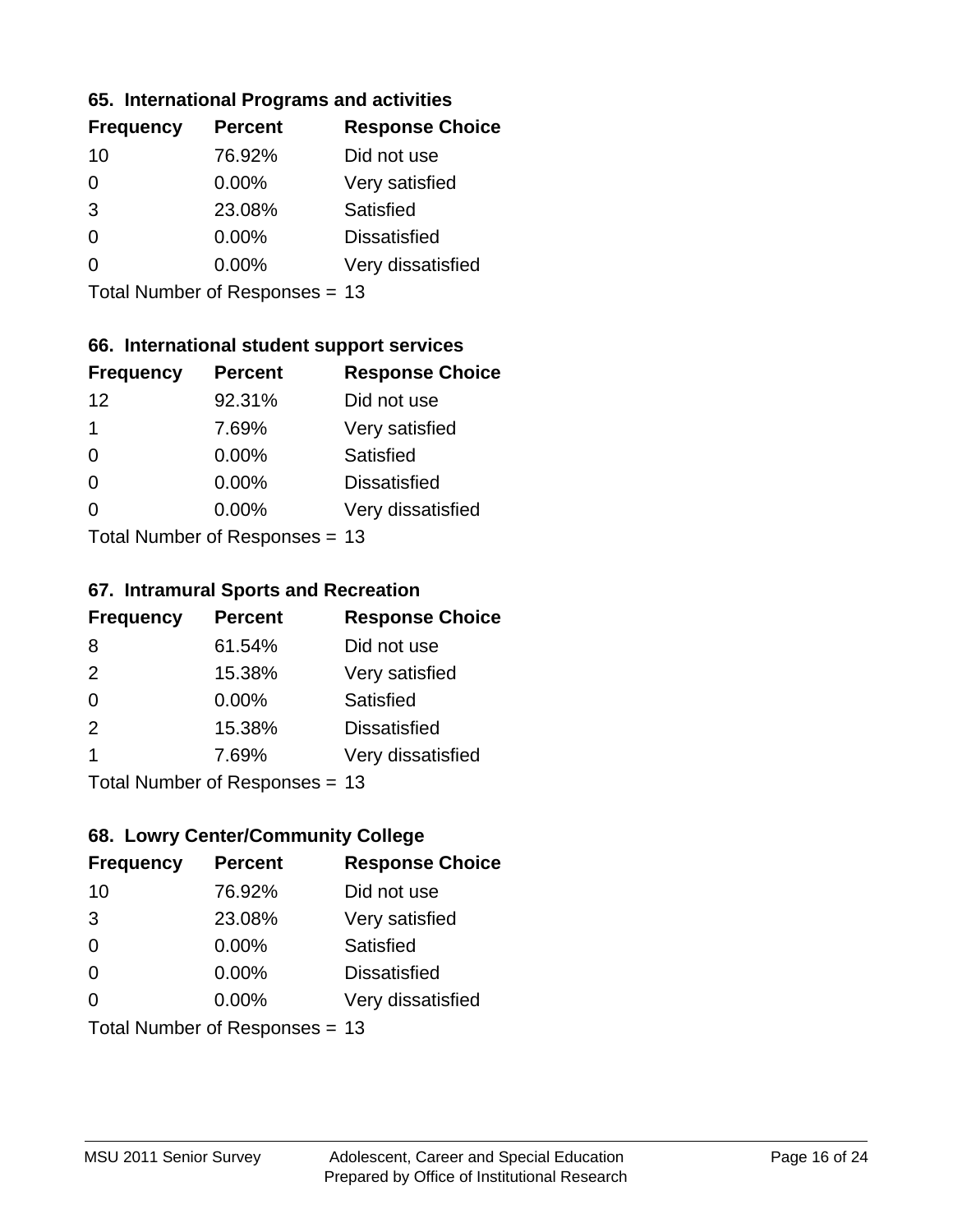## **69. Library**

| <b>Frequency</b> | <b>Percent</b> | <b>Response Choice</b> |
|------------------|----------------|------------------------|
| 1                | 7.69%          | Did not use            |
| 7                | 53.85%         | Very satisfied         |
| 5                | 38.46%         | Satisfied              |
| $\Omega$         | $0.00\%$       | <b>Dissatisfied</b>    |
| 0                | $0.00\%$       | Very dissatisfied      |
|                  |                |                        |

Total Number of Responses = 13

## **70. MAP Report**

| <b>Frequency</b> | <b>Percent</b>                 | <b>Response Choice</b> |
|------------------|--------------------------------|------------------------|
| 0                | 0.00%                          | Did not use            |
| 5                | 38.46%                         | Very satisfied         |
| 5                | 38.46%                         | Satisfied              |
| 3                | 23.08%                         | <b>Dissatisfied</b>    |
| 0                | $0.00\%$                       | Very dissatisfied      |
|                  | Total Number of Responses = 13 |                        |

#### **71. MSU Web site**

| <b>Frequency</b> | <b>Percent</b>                 | <b>Response Choice</b> |
|------------------|--------------------------------|------------------------|
| 0                | $0.00\%$                       | Did not use            |
| 11               | 84.62%                         | Very satisfied         |
| 2                | 15.38%                         | Satisfied              |
| $\Omega$         | 0.00%                          | <b>Dissatisfied</b>    |
| $\Omega$         | 0.00%                          | Very dissatisfied      |
|                  | Total Number of Responses = 13 |                        |

## **72. NCAA Sports**

| <b>Frequency</b> | <b>Percent</b>                 | <b>Response Choice</b> |
|------------------|--------------------------------|------------------------|
| 5                | 38.46%                         | Did not use            |
| 3                | 23.08%                         | Very satisfied         |
| 5                | 38.46%                         | Satisfied              |
| $\Omega$         | 0.00%                          | <b>Dissatisfied</b>    |
| $\Omega$         | $0.00\%$                       | Very dissatisfied      |
|                  | Total Number of Responses = 13 |                        |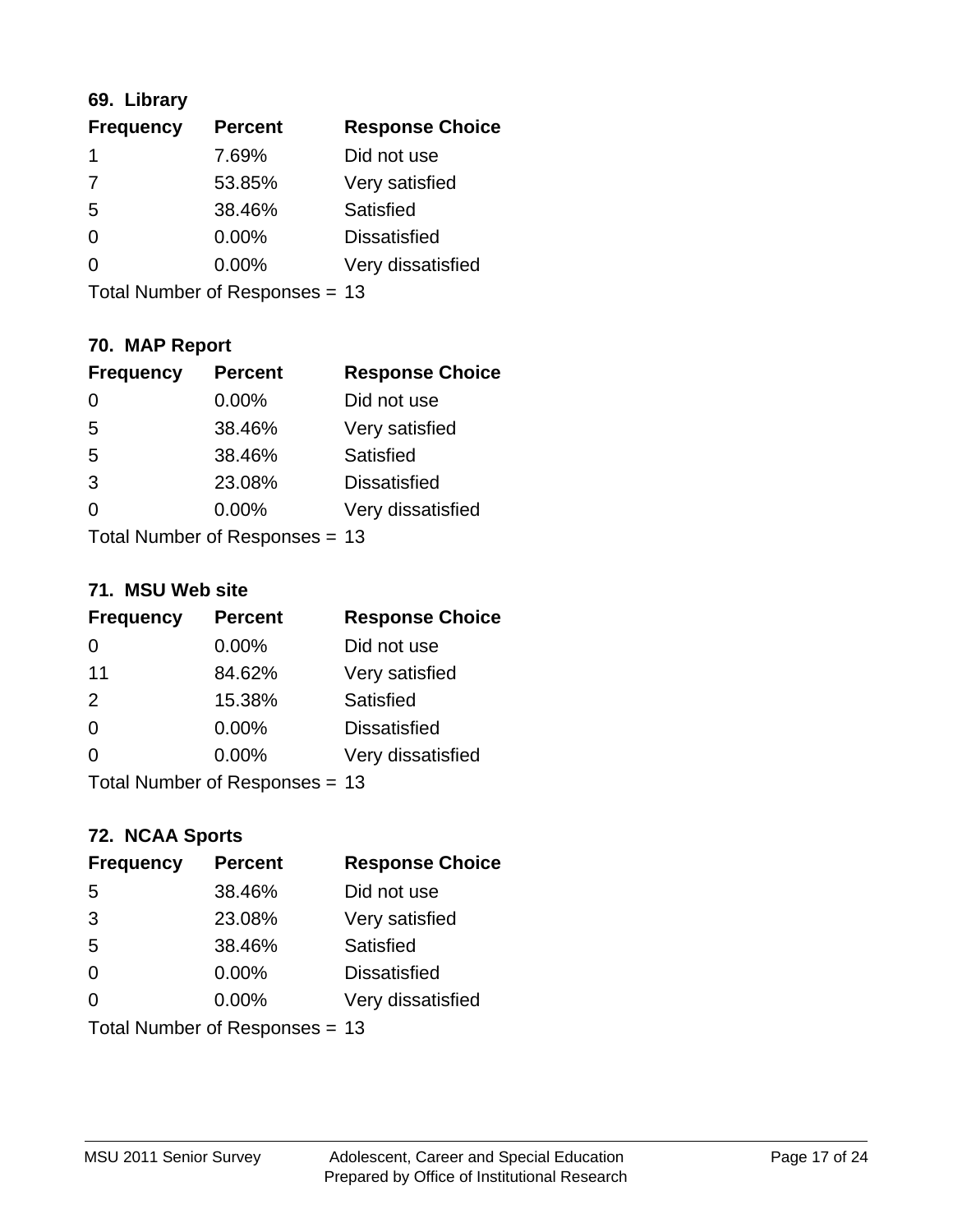### **73. Online courses that are not e-study**

| <b>Frequency</b> | <b>Percent</b> | <b>Response Choice</b> |
|------------------|----------------|------------------------|
| 11               | 84.62%         | Did not use            |
| $\mathcal{P}$    | 15.38%         | Very satisfied         |
| 0                | $0.00\%$       | Satisfied              |
| 0                | $0.00\%$       | <b>Dissatisfied</b>    |
|                  | $0.00\%$       | Very dissatisfied      |
|                  |                |                        |

Total Number of Responses = 13

## **74. Racer Touch Registration**

| <b>Frequency</b>            | <b>Percent</b> | <b>Response Choice</b> |
|-----------------------------|----------------|------------------------|
| $\Omega$                    | 0.00%          | Did not use            |
| 2                           | 15.38%         | Very satisfied         |
| 6                           | 46.15%         | <b>Satisfied</b>       |
| 5                           | 38.46%         | <b>Dissatisfied</b>    |
| 0                           | $0.00\%$       | Very dissatisfied      |
| Total Number of Despenses - |                |                        |

Total Number of Responses = 13

### **75. Residential College programming and activities**

| <b>Frequency</b>             | <b>Percent</b> | <b>Response Choice</b> |
|------------------------------|----------------|------------------------|
| 3                            | 23.08%         | Did not use            |
| $\overline{4}$               | 30.77%         | Very satisfied         |
| 6                            | 46.15%         | Satisfied              |
| $\Omega$                     | 0.00%          | <b>Dissatisfied</b>    |
| $\Omega$                     | 0.00%          | Very dissatisfied      |
| $Total Number of Denonce 42$ |                |                        |

Total Number of Responses = 13

### **76. Scholarships/grants/student employment**

| <b>Frequency</b>               | <b>Percent</b> | <b>Response Choice</b> |
|--------------------------------|----------------|------------------------|
| $\overline{4}$                 | 30.77%         | Did not use            |
| 5                              | 38.46%         | Very satisfied         |
| 3                              | 23.08%         | Satisfied              |
| $\mathbf 1$                    | 7.69%          | <b>Dissatisfied</b>    |
| 0                              | 0.00%          | Very dissatisfied      |
| Total Number of Responses = 13 |                |                        |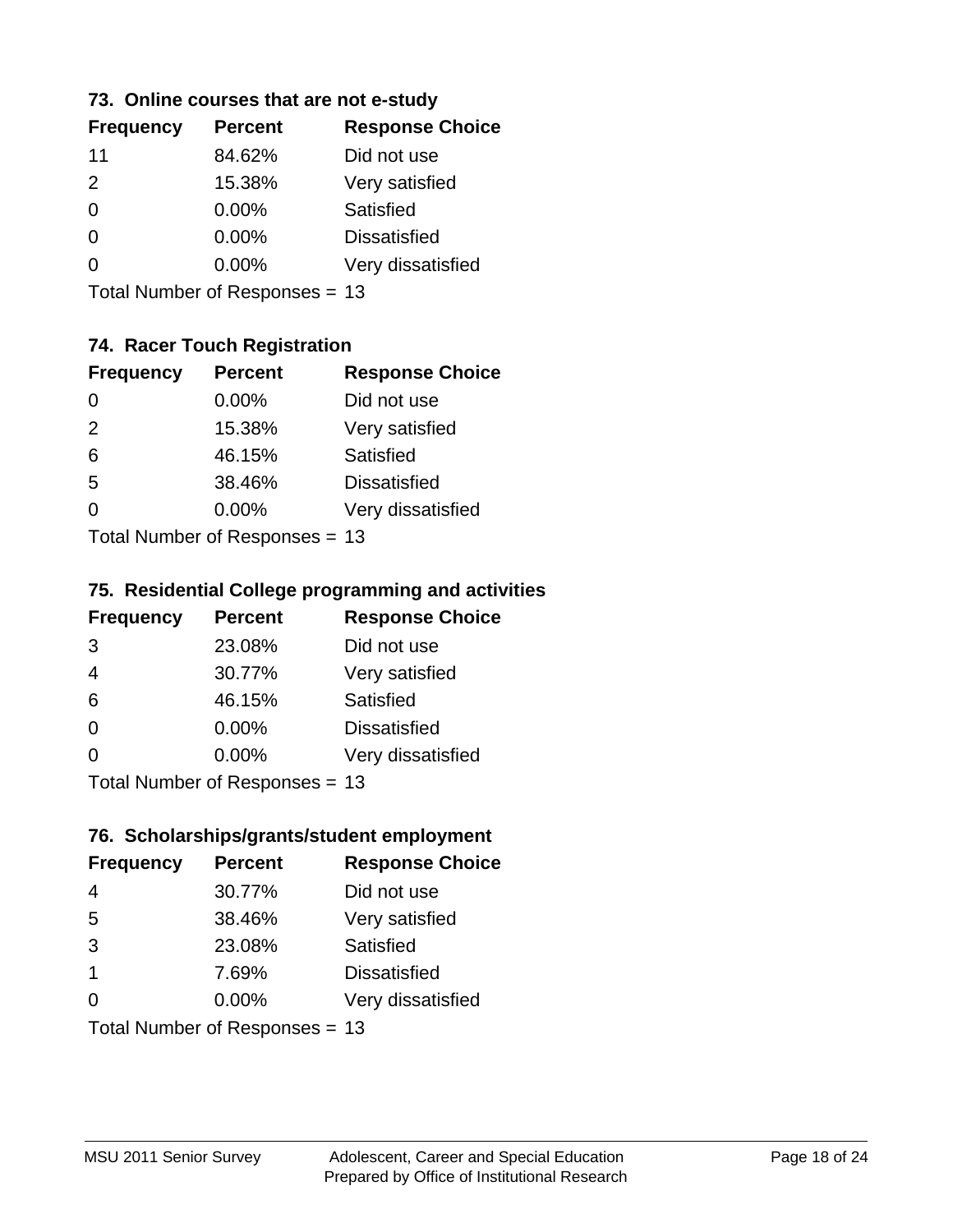### **77. Security Services**

| <b>Frequency</b> | <b>Percent</b> | <b>Response Choice</b> |
|------------------|----------------|------------------------|
| 6                | 46.15%         | Did not use            |
| 3                | 23.08%         | Very satisfied         |
| 4                | 30.77%         | Satisfied              |
| 0                | 0.00%          | <b>Dissatisfied</b>    |
| ∩                | $0.00\%$       | Very dissatisfied      |
|                  |                |                        |

Total Number of Responses = 13

## **78. Services for non-traditional students**

| <b>Frequency</b>            | <b>Percent</b> | <b>Response Choice</b> |
|-----------------------------|----------------|------------------------|
| 12                          | 92.31%         | Did not use            |
| 1                           | 7.69%          | Very satisfied         |
| $\Omega$                    | $0.00\%$       | <b>Satisfied</b>       |
| $\Omega$                    | 0.00%          | <b>Dissatisfied</b>    |
| 0                           | 0.00%          | Very dissatisfied      |
| Total Number of Despanses - |                |                        |

Total Number of Responses = 13

### **79. Student Support Services (Trio)**

| <b>Frequency</b> | <b>Percent</b>               | <b>Response Choice</b> |
|------------------|------------------------------|------------------------|
| 13               | 100.00%                      | Did not use            |
| $\Omega$         | $0.00\%$                     | Very satisfied         |
| $\Omega$         | $0.00\%$                     | Satisfied              |
| $\Omega$         | 0.00%                        | <b>Dissatisfied</b>    |
| $\Omega$         | 0.00%                        | Very dissatisfied      |
|                  | $Total Number of Denonce 42$ |                        |

I otal Number of Responses = 13

### **80. Student PIN System**

| <b>Frequency</b>               | <b>Percent</b> | <b>Response Choice</b> |
|--------------------------------|----------------|------------------------|
| 0                              | 0.00%          | Did not use            |
| 7                              | 53.85%         | Very satisfied         |
| 6                              | 46.15%         | Satisfied              |
| $\Omega$                       | $0.00\%$       | <b>Dissatisfied</b>    |
| $\Omega$                       | $0.00\%$       | Very dissatisfied      |
| Total Number of Responses = 13 |                |                        |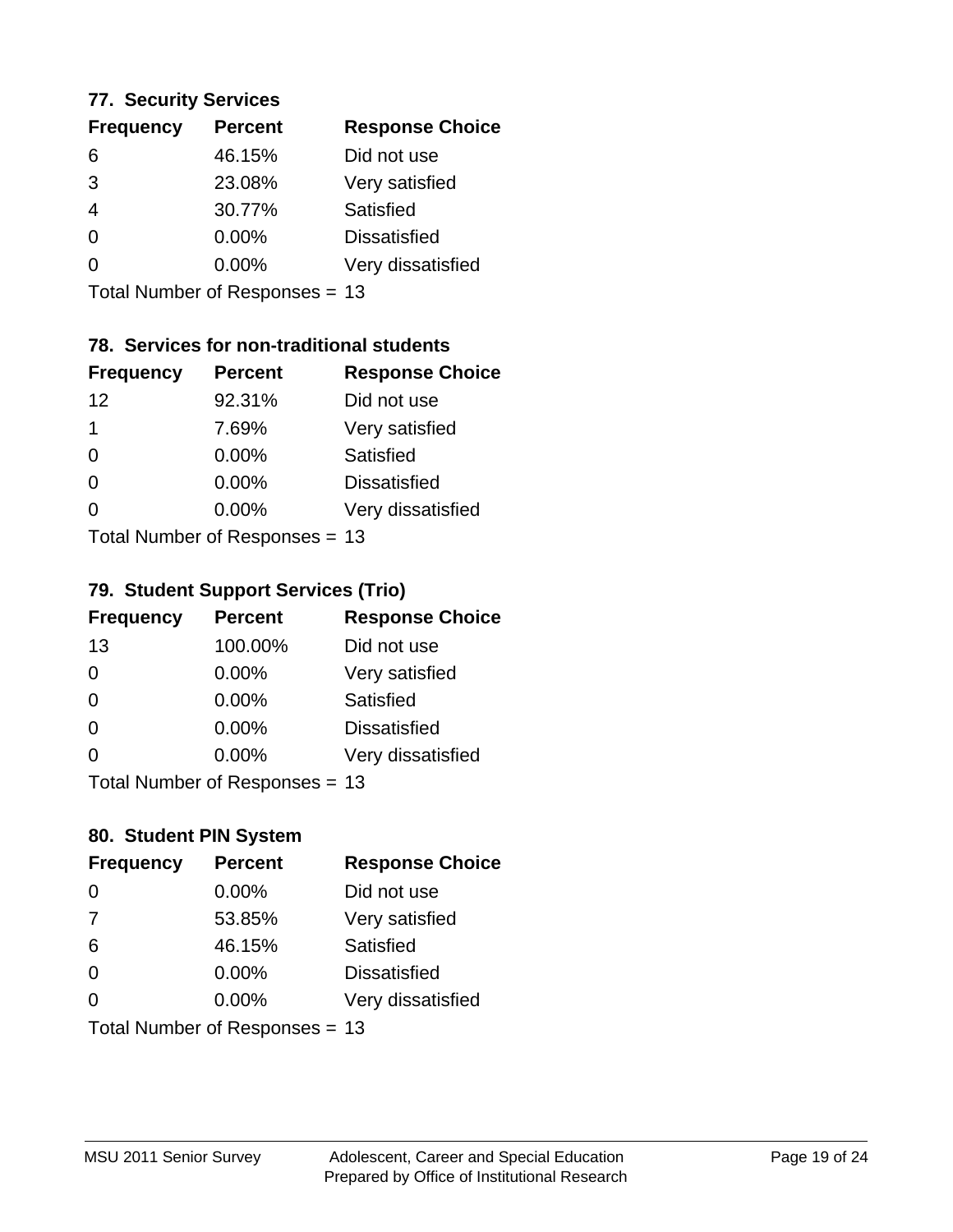### **81. Student Records/Transcript Services**

| <b>Percent</b> | <b>Response Choice</b> |
|----------------|------------------------|
| 7.69%          | Did not use            |
| 23.08%         | Very satisfied         |
| 53.85%         | Satisfied              |
| 15.38%         | <b>Dissatisfied</b>    |
| $0.00\%$       | Very dissatisfied      |
|                |                        |

Total Number of Responses = 13

## **82. Computer and Internet access for study and research needs**

| <b>Frequency</b>          | <b>Percent</b> | <b>Response Choice</b> |
|---------------------------|----------------|------------------------|
| 1                         | 7.69%          | Did not use            |
| 8                         | 61.54%         | Very satisfied         |
| 4                         | 30.77%         | Satisfied              |
| $\Omega$                  | 0.00%          | <b>Dissatisfied</b>    |
| ∩                         | 0.00%          | Very dissatisfied      |
| Total Number of Deepensee |                |                        |

Total Number of Responses = 13

#### **83. Women's Center**

| <b>Frequency</b>          | <b>Percent</b> | <b>Response Choice</b> |
|---------------------------|----------------|------------------------|
| 12                        | 92.31%         | Did not use            |
| $\Omega$                  | $0.00\%$       | Very satisfied         |
| -1                        | 7.69%          | Satisfied              |
| $\Omega$                  | $0.00\%$       | <b>Dissatisfied</b>    |
| $\Omega$                  | 0.00%          | Very dissatisfied      |
| Total Number of Desponses |                |                        |

Total Number of Responses = 13

### **84. To what extent did you participate in Residential College activities?**

| <b>Frequency</b> | <b>Percent</b>             | <b>Response Choice</b> |
|------------------|----------------------------|------------------------|
| 6                | 46.15%                     | Did not participate    |
| $\mathcal{P}$    | 15.38%                     | Frequently             |
| 5                | 38.46%                     | Occasionally           |
| $\Omega$         | 0.00%                      | Seldom                 |
|                  | Total Number of Denonone – |                        |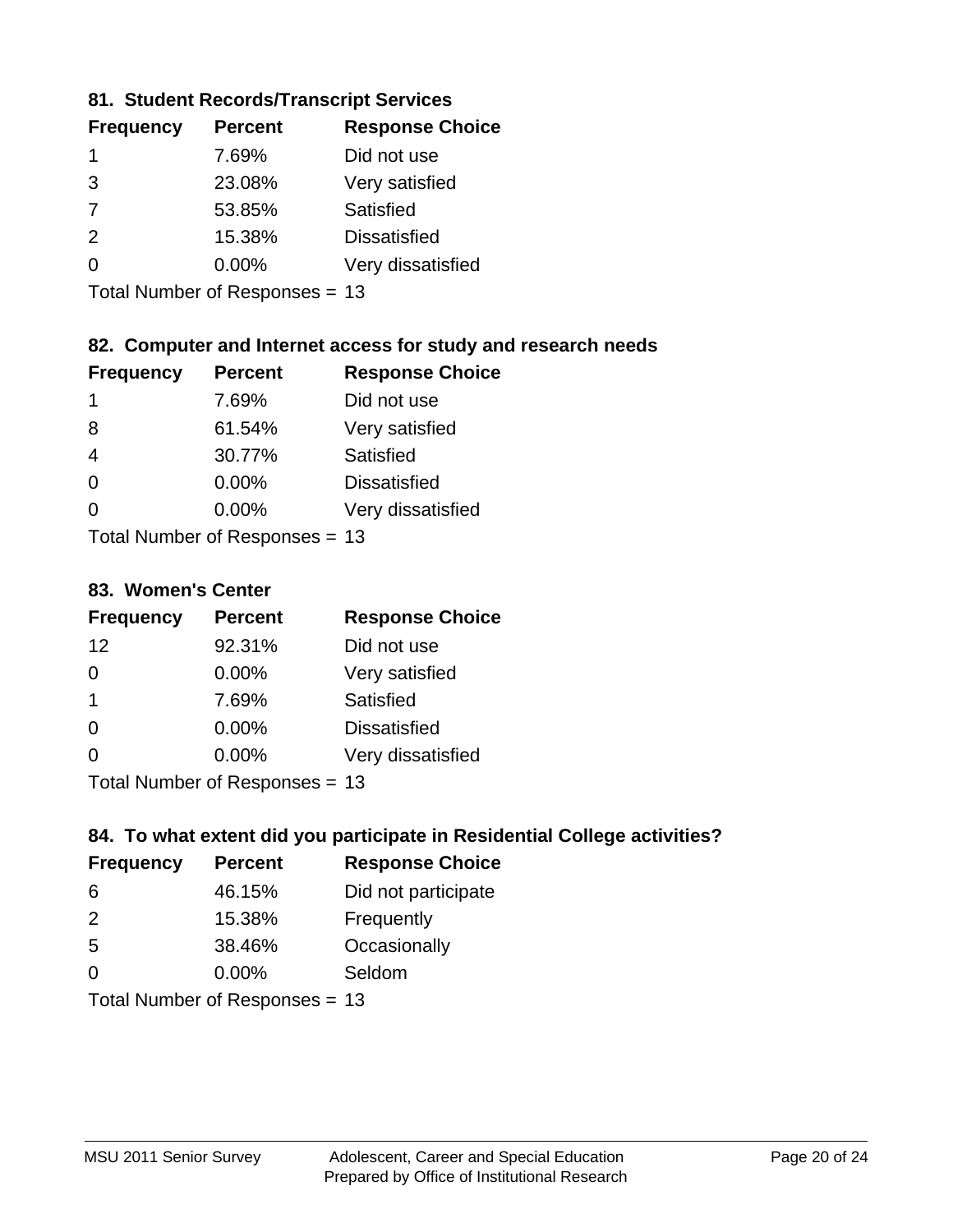| <b>Frequency</b> | <b>Percent</b> | <b>Response Choice</b>                 |
|------------------|----------------|----------------------------------------|
| 3                | 23.08%         | Not familiar with Residential Colleges |
| $\overline{2}$   | 15.38%         | Very positive                          |
| 8                | 61.54%         | <b>Positive</b>                        |
| $\overline{0}$   | 0.00%          | <b>Negative</b>                        |
| $\overline{0}$   | $0.00\%$       | Very negative                          |
|                  |                |                                        |

**85. Which phrase best describes your opinion of Residential Colleges?**

Total Number of Responses = 13

### **Questions 86-95**

**University Graduate." Please indicate how effective your MSU experience was in The University has formulated ten desired "Characteristics of the Murray State enhancing your abilities in each area.**

**86. Engage in mature, independent and creative thought and express that thought effectively in oral and written communication;**

| <b>Frequency</b> | <b>Percent</b> | <b>Response Choice</b> |
|------------------|----------------|------------------------|
| 4                | 28.57%         | Very effective         |
| 9                | 64.29%         | Effective              |
|                  | 7.14%          | Ineffective            |
| $\Omega$         | $0.00\%$       | Very ineffective       |

Total Number of Responses = 14

**87. Understand and apply the critical and scientific methodologies that** 

**academic disciplines employ to discover knowledge and ascertain its validity;**

| <b>Frequency</b> | <b>Percent</b> | <b>Response Choice</b> |
|------------------|----------------|------------------------|
| 3                | 21.43%         | Very effective         |
| 9                | 64.29%         | Effective              |
| $\mathcal{P}$    | 14.29%         | Ineffective            |
| $\Omega$         | 0.00%          | Very ineffective       |
|                  |                |                        |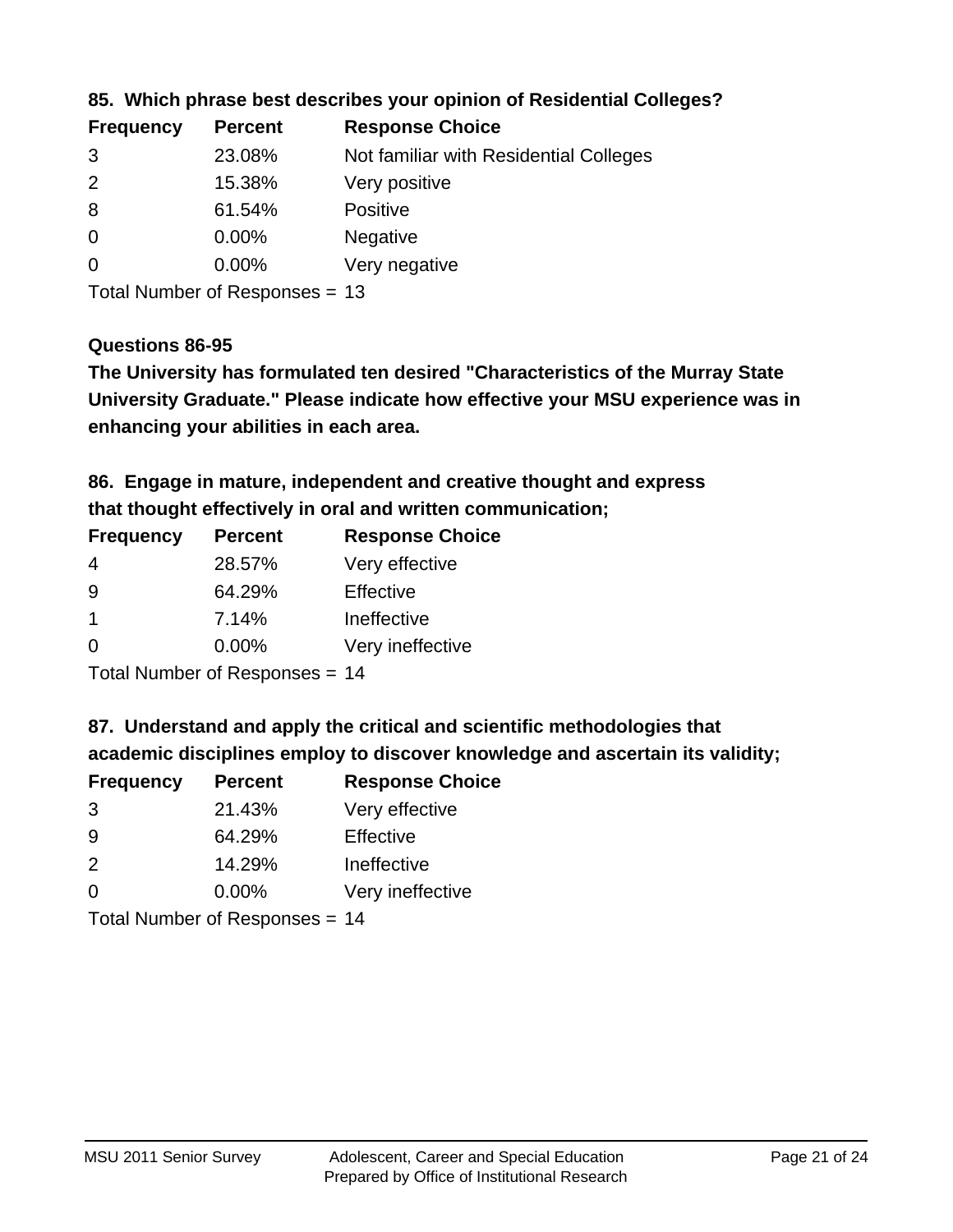## **88. Apply sound standards of information gathering, analysis and evaluation to reach logical decisions;**

| <b>Frequency</b> | <b>Percent</b> | <b>Response Choice</b> |
|------------------|----------------|------------------------|
| 4                | 28.57%         | Very effective         |
| 10               | 71.43%         | Effective              |
| O                | $0.00\%$       | Ineffective            |
| O                | $0.00\%$       | Very ineffective       |
|                  |                |                        |

Total Number of Responses = 14

# **89. Understand the roles and applications of science and technology in the solution of the problems of a changing world;**

| <b>Frequency</b> | <b>Percent</b> | <b>Response Choice</b> |
|------------------|----------------|------------------------|
| 3                | 21.43%         | Very effective         |
| 11               | 78.57%         | Effective              |
| $\Omega$         | 0.00%          | Ineffective            |
| $\Omega$         | 0.00%          | Very ineffective       |
|                  |                |                        |

Total Number of Responses = 14

# **90. Demonstrate a critical understanding of the world's historical, literary, philosophical, and artistic traditions;**

| <b>Frequency</b> | <b>Percent</b> | <b>Response Choice</b> |
|------------------|----------------|------------------------|
| 5                | 35.71%         | Very effective         |
| 5                | 35.71%         | Effective              |
| 4                | 28.57%         | Ineffective            |
| ∩                | 0.00%          | Very ineffective       |
|                  |                |                        |

Total Number of Responses = 14

# **91. Understand the dynamics of cultural diversity, of competing economic and political systems, and of complex moral and ethical issues;**

| <b>Frequency</b> | <b>Percent</b>                 | <b>Response Choice</b> |
|------------------|--------------------------------|------------------------|
| 4                | 28.57%                         | Very effective         |
| 8                | 57.14%                         | Effective              |
| 2                | 14.29%                         | Ineffective            |
| $\Omega$         | $0.00\%$                       | Very ineffective       |
|                  | Total Number of Responses = 14 |                        |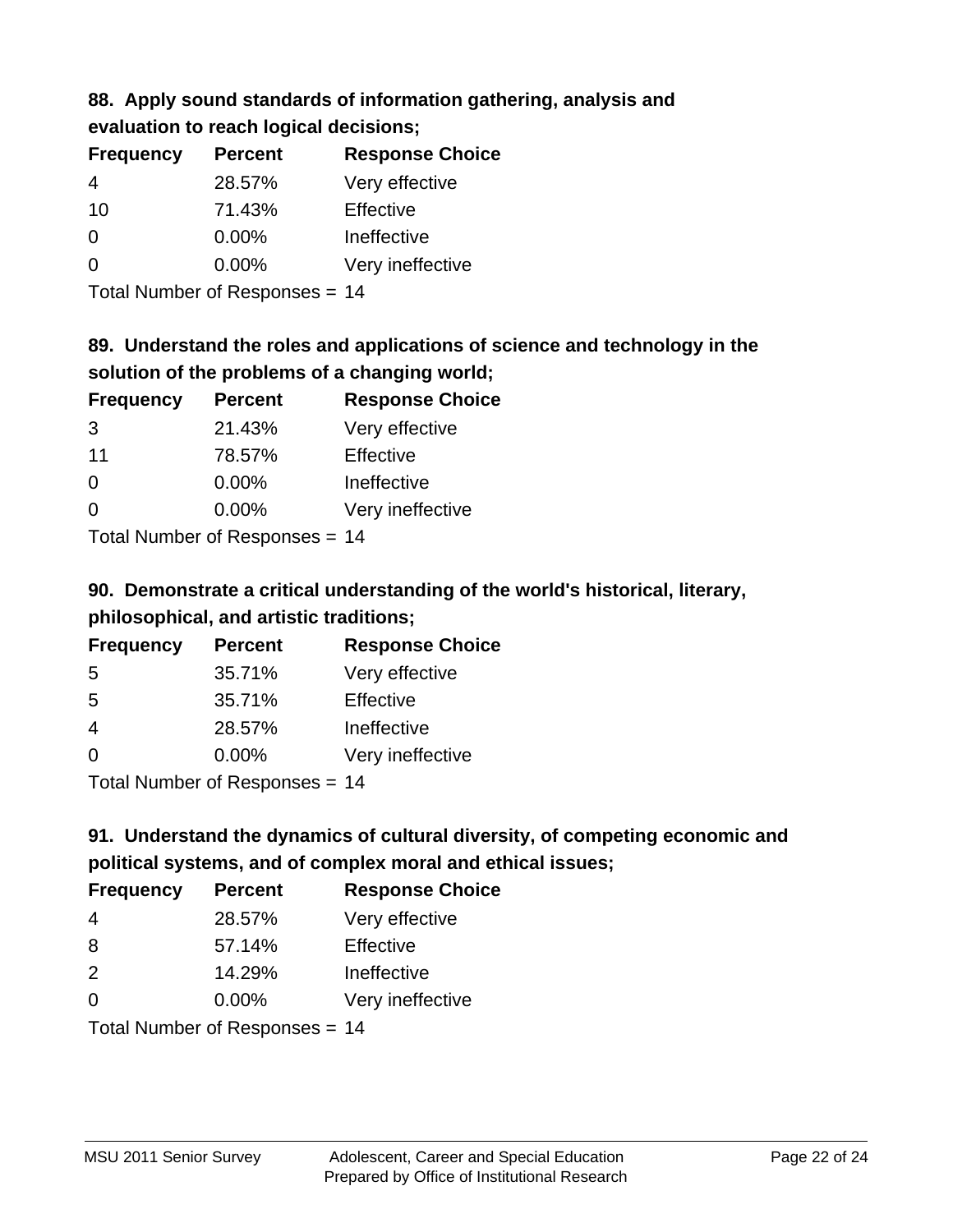## **92. Understand the nature of and engage in ethical behavior and**

**responsible citizenship;**

| <b>Percent</b> | <b>Response Choice</b> |
|----------------|------------------------|
| 35.71%         | Very effective         |
| 64.29%         | Effective              |
| $0.00\%$       | Ineffective            |
| $0.00\%$       | Very ineffective       |
|                |                        |

Total Number of Responses = 14

# **93. Understand the importance of the behaviors necessary to maintain a healthy lifestyle;**

| <b>Frequency</b>            | <b>Percent</b> | <b>Response Choice</b> |
|-----------------------------|----------------|------------------------|
| 4                           | 28.57%         | Very effective         |
| 10                          | 71.43%         | Effective              |
| $\Omega$                    | $0.00\%$       | Ineffective            |
| $\Omega$                    | 0.00%          | Very ineffective       |
| Tatal Massakan af Dagmanage |                |                        |

Total Number of Responses = 14

## **94. Demonstrate mastery of a chosen field of study; and**

| <b>Frequency</b> | <b>Percent</b> | <b>Response Choice</b> |
|------------------|----------------|------------------------|
| 8                | 57.14%         | Very effective         |
| 6                | 42.86%         | Effective              |
| $\Omega$         | 0.00%          | Ineffective            |
| $\Omega$         | 0.00%          | Very ineffective       |
|                  |                |                        |

Total Number of Responses = 14

## **95. Value intellectual pursuit and continuous learning in a changing world.**

| <b>Frequency</b> | <b>Percent</b>            | <b>Response Choice</b> |
|------------------|---------------------------|------------------------|
| -8               | 57.14%                    | Very effective         |
| 6                | 42.86%                    | Effective              |
| $\Omega$         | $0.00\%$                  | Ineffective            |
| $\Omega$         | 0.00%                     | Very ineffective       |
|                  | Total Number of Deepersee | 4 A                    |